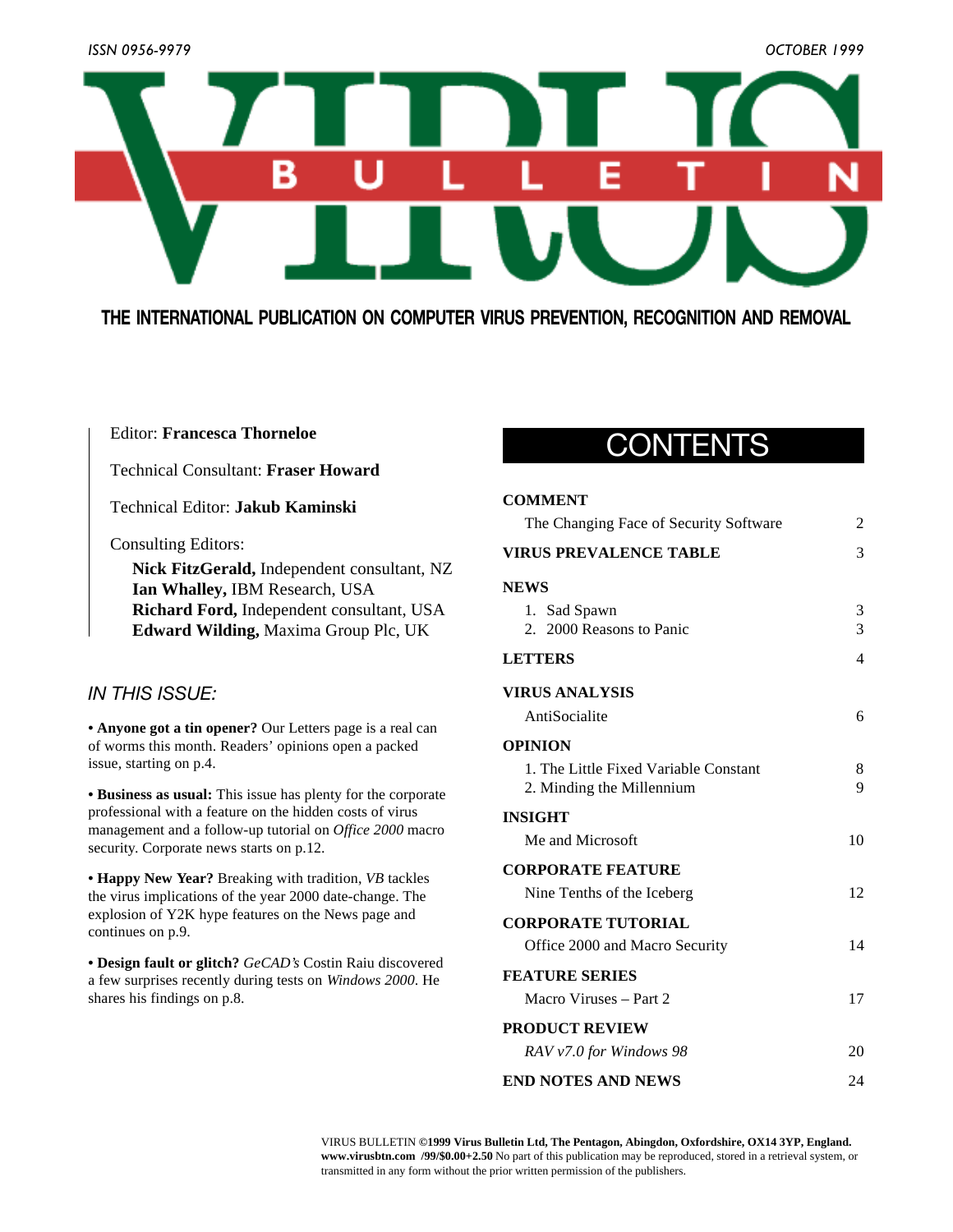## <span id="page-1-0"></span>**COMMENT**

## The Changing Face of Security Software

What do the users of security software really want? They probably want to get rid of it – they would love to live in a world where security software is not needed at all. Since it *is* needed, it should be as invisible as possible. What users really want is to get rid of security problems. The less they have to worry about security, the more time they can spend doing their real work. Very few people get paid for looking after security holes.

Viruses used to be the only every-day security problem for companies and organizations. Then came the big Internet rush of the late 1990s and everything changed. Viruses are still the biggest problem, and can now go truly global in hours. However, almost every company now has to worry about network-related security problems; hack attempts to their public servers, Web page defacing, sniffing email, remote installation of BackDoor Trojans…

Almost all of today's real-world security problems can be stopped with common sense and basic security software; real-time network encryption, real-time hard drive encryption and real-time antivirus solutions. So, users should be buying and using these tools. But should they be buying them separately, from different vendors, or from a single vendor as a suite?

Analysts and industry experts disagree on the benefits of integrated security solutions. Some insist that the best security solutions are built by independent companies, each experts in their own area, be it building anti-virus protection or developing encryption solutions. Others point out that by using an integrated suite from a single vendor you gain better compatibility, manageability and performance than by mixing products made by several vendors.

All agree that a vendor cannot build a solution just by merging specialist vendors under one name and spurting out a 'best of' collection of their individual products.

It would be easy to think that the *Office* phenomenon could be repeated within the software security industry. When *Microsoft* released the first version of *MS Office* in 1993, the idea was revolutionary – it was taking *Word*, *Excel* and *PowerPoint* and putting them in a single box! However, this idea changed the industry overnight. It is very rare nowadays to see someone buying, say, *Microsoft Excel* – people buy *Office* instead. The competition that could not react immediately to *Microsoft's* move just disappeared, and now *Microsoft* rules this market.

There are very few companies in the world that have world-class expertise in both anti-virus and cryptography areas. This is not surprising, as these are complex and fast-changing areas of research. More surprisingly, when looking at the global players in the anti-virus industry, very few of them are actively promoting an integrated solution, offering protection for all basic security problems within one product.

Why has the *Office* phenomenon not happened in security software? It probably just has not happened yet. Real integrated suites have not been widely available. Export restrictions limit the trade of encryption software. Managing distributed security solutions has been expensive.

However, the first steps towards integrating security solutions have been taken. In fact, this has been one of the key reasons why several well-known anti-virus companies have disappeared during the last two years: these companies were experts in anti-virus but anti-virus only; they were incapable of producing an integrated offering and had no clear growth path once standalone antivirus products had become a commodity.

I believe that the future of security software is in centrally-managed, policy-based suites. I also believe that suite products will take over the traditional single-tasked anti-virus products. The question really is: when?

*Mikko Hyppönen, Data Fellows Corp*

**46** ... *the first steps towards integrating towards integrating security solutions have been taken. "*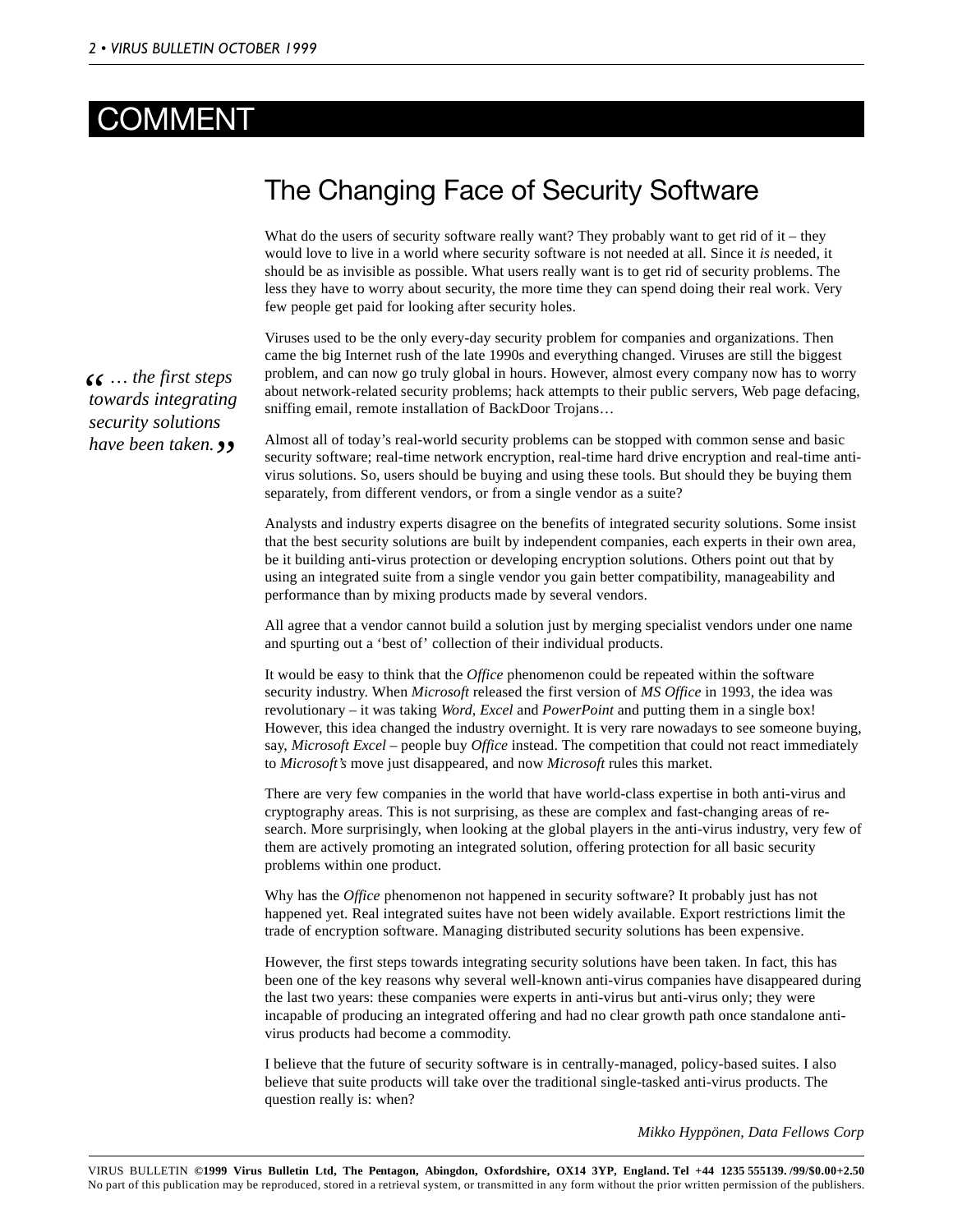# <span id="page-2-0"></span>**NEWS**

## Sad Spawn

In August, the virus writer known variously as Dustin Cook, Raid or Casio released HLL Toadie.7800. This high level language (Asic) virus is also a direct action prepender.

Toadie is a DOS-based virus that was designed to infect both DOS and *Windows* executables (the only problem with it is that a DOS box will temporarily appear on execution of an infected *Windows* executable). The virus will not infect between 3pm and 5pm and infected files will not run between 9pm and 12pm. When an infected file is run at 17 minutes past the hour, the virus will display the message:

TOADiE v1.2 - Raid [SLAM] <It's time for a reinstall... HeHeHe>

As well as spreading in the 'normal' manner, the author tried to make the virus spread via USENET groups (in the form of a cell phone cloner and a generator for adult Web site passwords). Similar distribution of a porn list via USENET may soon get the Melissa author into trouble.

If the directory C:\MIRC exists then the virus will place a copy of itself in it, and drop a SCRIPT.INI file. If *Pegasus Mail* is installed, it will attempt to add a copy of itself as an attachment. This procedure is very temperamental and does not seem to work in the majority of cases. If the virus is spread by one of these methods it will display one of five possible messages at the DOS prompt. The messages are puerile attempts at humorous poetry.

Unfortunately, this virus is in the wild, having infected the Austrian office of a big multinational on its release ❚

## 2000 Reasons to Panic

No pun intended but the Y2K thing beginning to bug us. In this issue (p.9) we feature a suitably short piece on how the hype has overtaken the real date-change problem.

We thought the summer silly season had passed – no such luck. *Virus Bulletin*, once again, feels compelled to name and shame as the big anti-virus players start jumping on the Y2K bandwagon.

These AV vendors are definitely on the ball. *Trend Micro* foresees with confidence the 'annual event' of Christmas coming around again this year. Thank goodness for *NAI's Y2K ViruLogic*. Hopefully, the aptly named panacea will detect every single one of the 200,000 Y2K viruses that *Symantec* has spookily predicted.

These predictions are nothing short of incitement – for virus writers to get on with producing new viruses and for customers to panic unnecessarily. The first day of January 2000 will be business as usual for viruses ❚

## Prevalence Table – August 1999

| Virus                 | <b>Type</b> | <b>Incidents</b> | Reports |
|-----------------------|-------------|------------------|---------|
| ColdApe               | Macro       | 897              | 47.4%   |
| Win32/Ska             | File        | 169              | 8.9%    |
| Ethan                 | Macro       | 142              | 7.5%    |
| Marker                | Macro       | 121              | 6.4%    |
| Class                 | Macro       | 85               | 4.5%    |
| Laroux                | Macro       | 81               | 4.3%    |
| Tristate              | Macro       | 55               | 2.9%    |
| Melissa               | Macro       | 53               | 2.8%    |
| Win95/ClH             | File        | 35               | 1.9%    |
| Story                 | Macro       | 30               | 1.6%    |
| Cap                   | Macro       | 27               | 1.4%    |
| Footer                | Macro       | 26               | 1.4%    |
| Temple                | Macro       | 23               | 1.2%    |
| Toadie                | File        | 12               | 0.6%    |
| Ded                   | Macro       | 10               | 0.5%    |
| Parity_Boot           | Boot        | 10               | 0.5%    |
| Form                  | Boot        | 7                | 0.4%    |
| Locale                | Macro       | 7                | 0.4%    |
| Win32/Kriz            | File        | $\overline{7}$   | 0.4%    |
| Cont                  | Macro       | 6                | 0.3%    |
| Thus                  | Macro       | 6                | 0.3%    |
| Groov                 | Macro       | 5                | 0.3%    |
| Pri                   | Macro       | 5                | 0.3%    |
| Others <sup>[1]</sup> |             | 72               | 2.4%    |
| Total                 |             | 1891             | 100%    |

[1] The Prevalence Table includes a total of 72 reports across 35 other viruses. A complete summary can be found at http://www.virusbtn.com/Prevalence/.

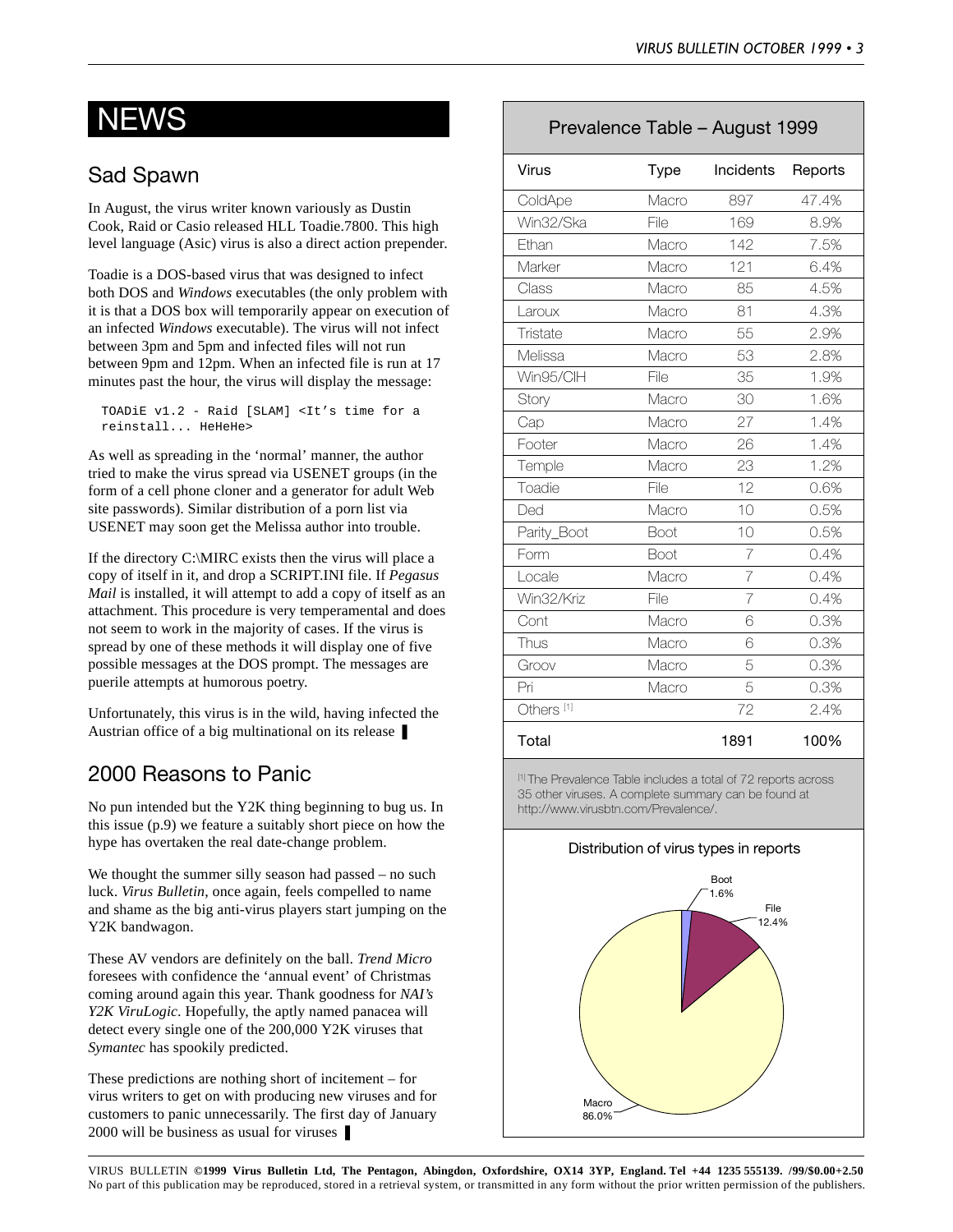## <span id="page-3-0"></span>LETTERS

## Dear Virus Bulletin

## The AV Road Not Travelled

What we all need is a non profit-making international association that will field virus complaints with the *specific purpose* of:

- (1) tracing viruses to their originators with the help of software and Internet experts;
- (2) taking strong legal action against the scum causing so much havoc internationally on the Internet; and
- (3) pushing all levels of government to strengthen laws against virus originators.

I do not see this as an encouragement of government's invasion of our privacy, by the way! Virus originators serve absolutely no beneficial purpose – they simply cause severe disruptions to a very important new communications medium! Censorship is not the issue here – only the effective elimination of those damaging our vital new medium which we increasingly rely upon to carry out both business and personal matters.

As an avid email user for both work and pleasure, I receive an average of thirty emails per day, many with important file attachments. I feel that with the advent of e-commerce, this medium of communication is becoming a vital element of human interaction as we move into the 21st Century.

However, I feel strongly that this (Internet) medium is being severely degraded by the continual barrage of new viruses appearing daily on the Internet! I do not go along with the 'so be it' attitude where one simply accepts viruses as a necessary evil or inconvenience. It appears from my correspondence that most Internet users are more concerned with updating their anti-virus software than attacking the problem at its origin, i.e. eliminating the virus originators!

Would a community simply use another post office if one were threatened by bombings disrupting the mail delivery to their homes and businesses? Or would the community push for criminal prosecution of the perpetrators while increasing security around their mail facilities? How about the destruction of phone lines? Should people simply attempt to make the circuits more secure without investigating and taking action toward those found to be responsible for the malicious communication disruption?

I believe there is a threat to our safety and economic wellbeing when viruses are let loose on the 'Net and many hours are lost trying to constantly upgrade virus-protection programs to counter the new ones. I'm still trying to recover from an incident which occurred on 24 August.

Virus originators (I call them virators) are worse than terrorists! Terrorists strike and do damage in one specific geographical area at a time. Admittedly, bodily injury and death often accompany the disruption of people's daily interaction and the economic loss in the locale of the terrorist incident. However, virators not only cause severe disruption to communications which could involve lifethreatening situations in addition to gigantic financial losses to corporations due to lost time, but the very nature of viruses make it a global incident in a very short time-frame! The mental anguish, heartache, loss of revenue, and possible health and safety implications are magnified world wide each and every time a virus is released!

Enough is enough with these malicious virators! I'm starting an action group in Houston, Texas, to solicit support from corporations and individuals in establishing an organization to carry out what needs to be done!

*Glenn W Rossi* International Consulting Agent Greater Houston, USA

## Playing Safe

In last month's issue, Dr Muttik, in his informative piece on macro viruses, stated that the easiest way to clear the Template Bit was to go through the procedure that he outlined. I would disagree with the procedure on the grounds that it is necessary to keep the suspicious file open and Shortcut keys could be subverted.

My preferred method of clearing the Template Bit or Macro Warning Box is to open up a New Document and InsertFile Oldfilename and then FileSaveAs Newfilename. This procedure is equivalent to the one Dr Muttik outlined but with fewer potential hazards.

*Paul Baccas* Technical Support Sophos Plc, UK

## Taking Issue<sup>2</sup>

In my August 1999 letter I detailed the risk to corporations from computer viruses in files with non-standard extensions (See *VB*, August 1999, p.4). In last month's issue, Nick FitzGerald of *Computer Virus Consulting Ltd* responded to my letter, but sadly I feel that he missed the main point.

First, the primary purpose of my original letter was to discuss not anti-virus technology but corporate policy. The letter was meant to warn corporate customers that their existing scanning policies will probably not be effective against future viruses and Worms. As Mr FitzGerald correctly points out, some (most?) anti-virus products have the capability to scan files selectively, based on their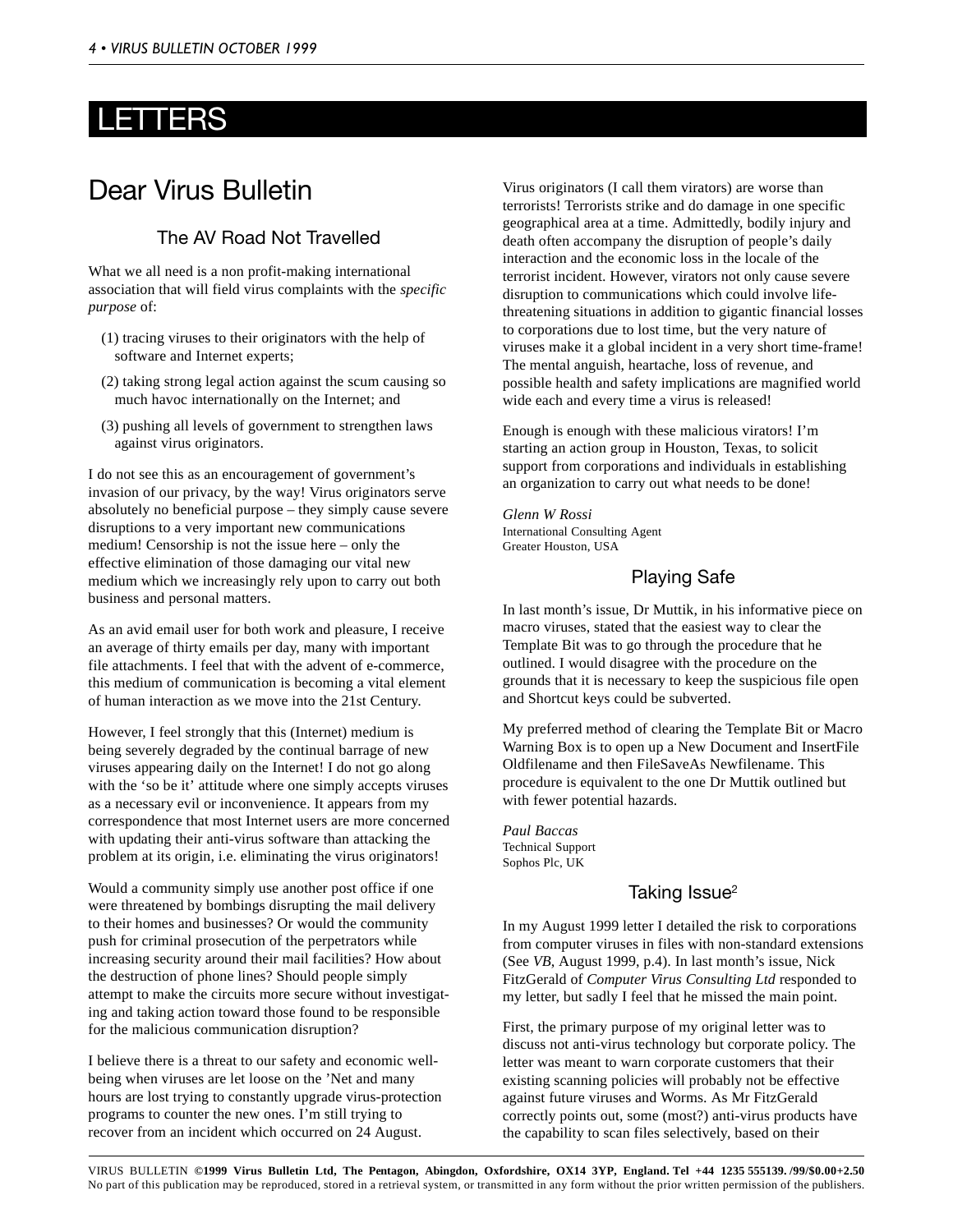content. However, I would argue that the vast majority of corporations still rely upon extension lists to improve scanning performance – especially at the gateway and on servers which cannot afford to suffer from performance degradation by anti-virus software. By scanning only those files with common extensions (e.g. .XLS, .DOC, .EXE, .COM), these corporations put themselves at risk.

Second, as stated in my initial letter, *SARC* is working to optimize performance of the *Norton AntiVirus* range to scan all files more efficiently. As Mr FitzGerald points out, some anti-virus products, including ours, already perform 'intelligent typing' to allow the engine to determine which files to scan for which viruses. We are seeking to improve *NAV's* performance further, and it's good to hear that other anti-virus products are doing (or have done) the same thing.

It's important to note that in the last few *Virus Bulletin* product reviews *Norton AntiVirus* was configured to scan all files; yet it incurred overhead comparable to most of the other reviewed products. Given that *Symantec* customers have asked for even more efficient scanning of all files, it does not strike me as outrageous that users of other products have similar concerns – whether these products have implemented 'intelligent typing' or not.

In summary, corporate customers need to give serious consideration to new policies which scan all files – with the highest priority at the WWW gateway, the email gateway, and the email server. Anti-virus product developers should continue to improve their scanning performance to limit the overhead impact of these products and make such policies feasible. Thanks for this forum; it is great to see that the *Virus Bulletin* letters section has started to generate some passion and will hopefully have a positive effect on both users and vendors alike.

#### *Carey Nachenberg*

Chief Researcher, Symantec AntiVirus Research Center USA

## Taking Issue<sup>3</sup>

The point of Nachenberg and FitzGerald's exchange is that AV products for *Microsoft* operating systems no longer have the luxury of relying on the file extension. This is true, but they both neglect to mention that AV scanners never did have this luxury. It's always been possible to use *Word* to open files without a .DOC extension. It's always been possible to use *Notepad* to open files without a .TXT extension. Scanners merely exploited the fact that it was conventional to use the 'correct' extension.

It is also worth pointing out that, if one ignores the *Internet Explorer*-related problems for a moment, the filename extension is becoming more and more embedded into *Microsoft's* OSes. A default installation of any *Windows* variant, for example, will result in an *Explorer* that hides the extension from you. You can reveal the extensions by tweaking *Explorer's* options, but most people never do that. Assuming that you never use a command prompt (most

people don't), and you don't change this *Explorer* option (most people don't), you'll never see an extension. It could be argued, from this point of view, that reliance on extensions is, in fact, safer than it has ever been.

As both point out, this is undesirable, due to the behaviour of certain Internet browsers and mail tools. FitzGerald suggests adding the capability to update a scanner's extension list automatically (the list of file extensions which will cause it to check the file) as new signatures are downloaded and installed. At least one product on the market can already do this. However, it doesn't help. In Nachenberg's example, '.I' would have to be added as an extension to check. It's not a design solution, it's a kludge. The next virus will simply not use an extension, or use random extensions, and then FitzGerald is stuck again.

The only design solution is to not rely on the filename as any indication of what is inside – i.e. perform type identification on all files. The downside is that it really doesn't matter how computationally cheap the type identification process is. A huge overhead will be introduced merely by opening every file on the disk.

Users can try this for themselves. Run your scanner across your hard disk in default mode five times, and time it (don't run anything else at the same time!). Discard the time for the first run (this is a primitive attempt to eliminate cache effects), and take an average of the other four. Now, change your scanner configuration so that it scans all files. Don't change anything else on your scanner or your system. Now, do the five scans again, and again, take the average of the last four. I guarantee that the second average is much higher than the first.

This is a valid comparison because, internally, scanners always do type identification – all scanners I am familiar with. If it opens a file called 'RANDOM.DOC', it won't simply assume it's a *Word* document, it will perform type identification. Similarly, if it is told to open a file called 'RANDOM.TXT', it will perform type identification.

The second average is so much higher than the first average that it's not going to be possible to make up that speed by optimizations elsewhere in the product (in fact, in some cases, writing a program that opens every file on the disk, reads one byte, and then closes the file, will be slower than your scanner when it uses its default extension list). Users will have to live with a much slower product. And it won't be a gradual decrease in speed – there will be a point when the manufacturer decides to scan all files, and at that point, the scanner will become very much slower.

Security versus usability. No surprises there! AV people are pushing the envelope in terms of losing security in order to keep up the usability of their product – in a competitive marketplace that cares mainly about usability, the first company to scan everything will lose.

*Anon* USA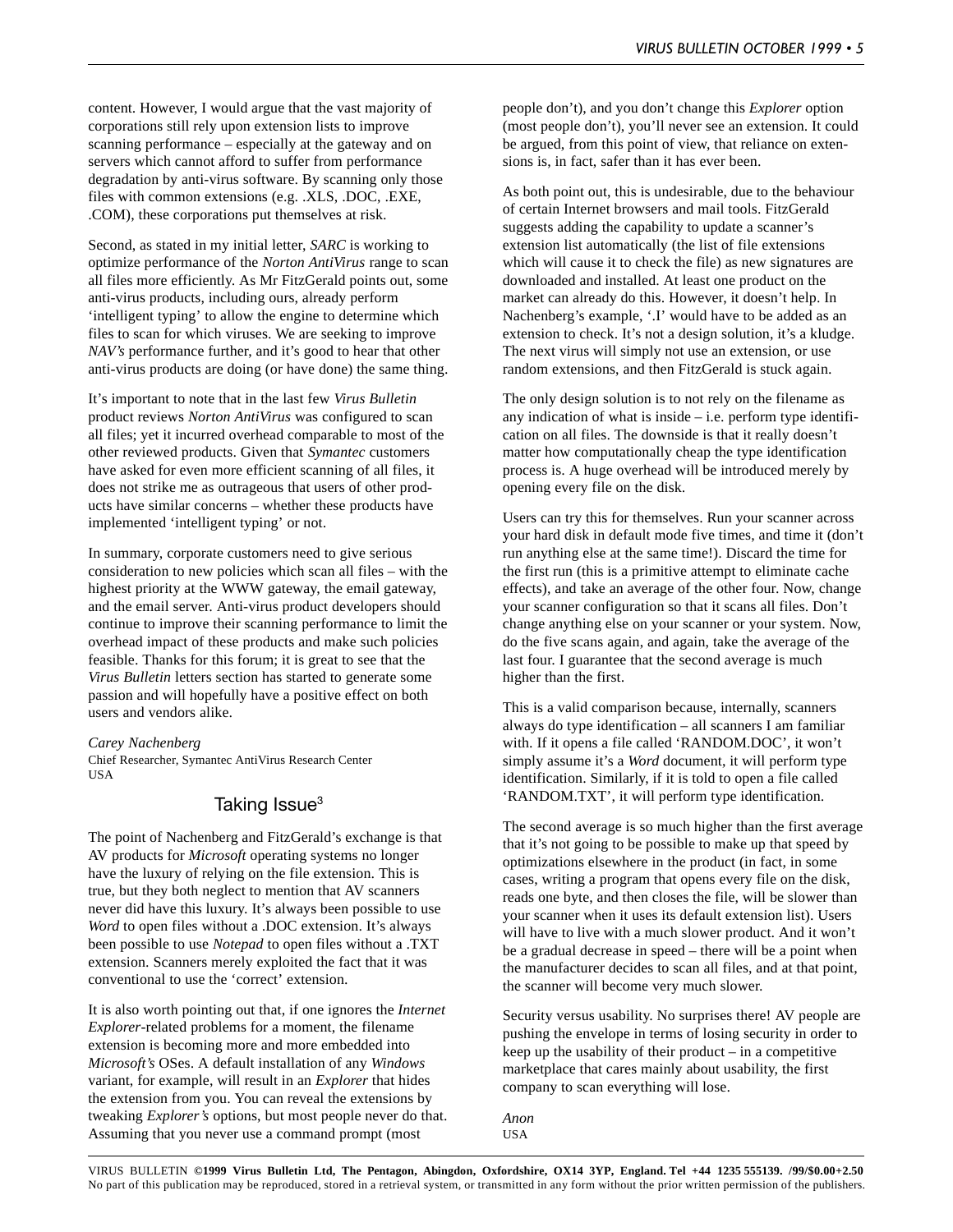# <span id="page-5-0"></span>VIRUS ANALYSIS

## **AntiSocialite**

*Nick FitzGerald Computer Virus Consulting Ltd*

Virus writers are usually on the lookout for new 'tricks' to make their viruses more difficult to detect. As has been mentioned in these pages before, they often add features to viruses on a new platform in much the same order as they appeared on 'already conquered' platforms.

Early DOS viruses were simple self-replicating programs. As virus scanners came to detect them readily, encryption, and later polymorphism, was introduced. Both aimed to make the scanner writer's work more difficult. After several years of simple macro virus development, it should not be surprising that encrypted ones are now appearing. The members of the W97M/AntiSocial family are amongst the first true encrypted VBA macro viruses. The .E variant has recently enjoyed some media coverage, although most of that has been under the alias the virus' writer wished it to go by – Sixtieth Skeptic.

## **Why Encryption?**

Encryption alone does not add much height to the hurdles of virus detection. A fundamental problem for encrypted programs is that, for the encrypted code to be executed, it has first to be decrypted. Thus, the decryption code has to be part of the virus, and as a piece of constant code, it can be detected using straightforward scanning techniques.

Oligomorphism is the next step up from simple encryption. Here, one of 'several' pre-programmed decryptors is chosen during infection, and dropped into the decryption 'slot' in the virus. This also makes a virus no more difficult for a scanner to detect, so long as the scanner provides for multiple definitions of the same virus. It increases the virus' complexity, and can substantially increase its size.

Polymorphic encrypted viruses take the process to its logical conclusion, producing polymorphic decryption code. This ensures many decryptors are possible, and requires more advanced detection techniques, such as emulation and tracing.

## **Encrypted Macro Viruses**

Probably the first polymorphic encrypted macro virus was WM/Dakota.A. It is fiendishly slow and cumbersome, as WordBasic's string manipulations are not implemented as efficiently as those in VBA. Encryption is thus more likely to be viable in VBA. The first encrypted VBA virus was W97M/Walker.D, discovered early in December 1998. It was closely followed by both .E and .F variants and {W97M,X97M}/HalfCross.A.

These VBA viruses implement a trivial form of encryption. Logically XORing a value (the 'plaintext') with another (the 'key') is simply reversed by XORing the result (the 'cyphertext') with the key. These viruses encrypt their replication and, where applicable, payload routines. Those routines are decrypted before they run, then re-encrypted. There are other tricks to these viruses, but if their writers thought their use of encryption would make things difficult for anti-virus developers, they were sorely wrong.

Since these viruses use a constant key or a pattern of keys always starting at the same value, their replicants look the same, generation after generation. Their writers missed the point of encrypted viruses. Scanners that detect based on the source code or compiled (p-code) of the macros, were easily updated to detect these viruses.

Encrypting their 'bad' code may have provided them with one small benefit. With their 'virus like' code encrypted, they would have avoided most heuristic analysers because, as yet, few shipping products have VBA emulators. Walker.E and .F have reached the top half of the WildList. It is difficult to say how much that is due to their encryption. There are many more VBA viruses on the list that are not encrypted. 'Catching a lucky break' plays a major role in becoming sufficiently well distributed to make the list.

### **AntiSocial Developments**

W97M/AntiSocial is a recent family of class infectors, comprising six variants. Family members follow the same basic design. Each consists of a Document\_Open event handler in the ThisDocument object of its host, followed by either a series of comment lines or a second sub-routine that is a series of comment lines – the crypted virus code.

The readme file released with AntiSocial.A suggests the virus' writer believes the techniques used result in polymorphic encryption. In part, the claim reads:

- \* Antisocial Encrypts Each \*
- \* Line Of Code With A \*
- \* Different String Each Time
- \* The Virus Is Executed. […]

So, was AntiSocial.A the first polymorphic encrypting VBA virus?

### **Running an Infected Document**

Allowing macros to run when opening an infected file causes the Document\_Open handler to run. Its code immediately disables Ctrl-Break checking, preventing the user from aborting the macro. Although they decrypt fairly quickly, there were slight but noticeable delays while the virus ran under *Word 97* on a 400 MHz *Celeron* test machine. Wary users may try breaking the virus' run.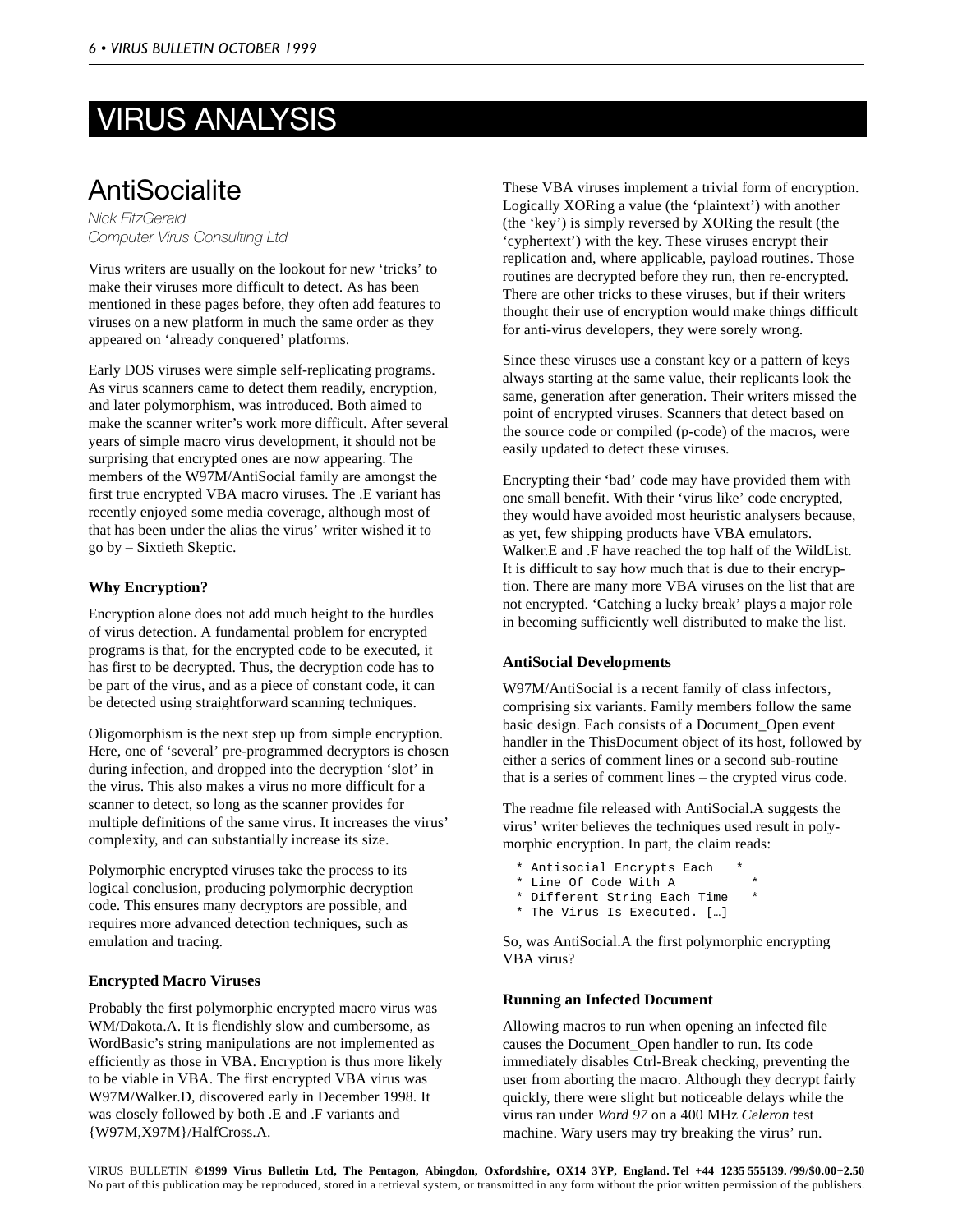Next is the decryption loop. In the .A through .E variants, a constant key is added to the value of each character in the plaintext. To decrypt, the key is retrieved from the second character position on each cyphertext line, then subtracted from each subsequent character on the line. The leading single quote and the key are dropped from the cyphertext lines when decrypting. AntiSocial.F has almost identical code, but uses the XOR function, rather than subtraction.

More substantial differences between the variants appear once their code is fully decrypted. The .A through .D variants 'wait' until the now-decrypted Document\_Close macro runs. However, the .E and .F variants force the issue, calling the newly-decrypted macros – Sixtieth\_Skeptic and ViewVBCode respectively. Apart from the encryption step, these routines implement fairly standard class infectors.

First, they perform the usual configuration changes seen in Word viruses, disabling 'prompt to save normal template', 'confirm conversion at open' and 'macro virus protection' options. Next, they encrypt their own code, using the same approach as in the decryptor but using the complementary logical operator to that in the decryptor. The important difference between AntiSocial and the earlier 'encrypted' VBA viruses, is that this encryptor generates a random number at the beginning of each line. This has a value from one to eight and is used as the key for that line. The cyphertext version of each line is built up in a string variable, prepending a single quote character and the key for that line. Finally, the VBA ReplaceLine method is used to substitute the cyphertext line for the plaintext one.

Once it has re-encrypted its code, it uses the DeleteLines method to remove all macro code from the ThisDocument object of the active document. It then replicates by copying its newly encrypted source code to that location, and repeats this process for the normal template.

### **The Obligatory Bugs**

The encryption described above is flawed. More accurately, its implementation is flawed. The encryptor does not seed the random number generator, so its calls to the VBA Rnd function produce a predictable key sequence. The writer of this virus must be quite unobservant, or unable to test the code. Any modest testing should have quickly established that all replicants within a generation always produced the same 'random' key sequence.

Investigating this, it became clear that the 'problem' has two causes. First, as noted above, the virus writer does not call the VBA Randomize function anywhere inside the encryption algorithm, but that alone should not account for every replicant within a generation having the same 'random' key sequence. The second cause appears to be a feature of the Visual Basic environment. When routines within a running module (perhaps even anywhere within the whole Visual Basic environment) are modified, much of the environment is reset to its startup state, including the initial, fixed seed value for the Rnd function.

As the virus rewrites parts of its code while encrypting and decrypting, Visual Basic recompiles the modules and resets its internal variables. Because the encryption code is the only code calling the Rnd function, and that occurs after the environment reset, the seed for Rnd is always reset just before it is called a fixed number of times. The result is the same key sequence is generated time and time again.

#### **Payloads**

All these AntiSocial variants remove existing code from the ThisDocument object of their hosts, so may delete user macros. Variants .C, .D and .F have no further payload.

If infecting in the 59th minute of any hour, the .A variant replaces all text in the host with 'Antisocial…' [sic] then saves the document. On the first day of any month, the .B variant attempts to delete the contents of drive C: – the method used will fail. Melissa-like mailing of an infected file to 60 addresses from the victim's address books is attempted by the .E variant . This variant also creates a source listing in C:\SS.BAS and sets C:\SS.VBS to inject that into the normal template at each system restart/login.

#### **Closing Comments**

Truly polymorphic encrypted VBA viruses are probably not very far away now. Perhaps the anomaly discussed above will be noticed and fixed before this analysis gets to print? I hope not, but if not that virus writer, it seems likely that someone will, and soon.

Interestingly, some forms of polymorphism appeared in macro viruses before most of the encryption efforts. The nature of WordBasic and VBA accounts for this, providing rich text-processing environments. Macros can obtain and modify their source and are guaranteed access to the development tools necessary to recompile themselves. Early macro polymorphism involved such things as random identifier replacement. Coding that is simpler than the most trivial encrypted virus. So, although the general trend from simpler to larger and more complex is being followed with macro viruses, the order of the developments differ.

|                       | W97M/AntiSocial                                                                                                                                              |  |
|-----------------------|--------------------------------------------------------------------------------------------------------------------------------------------------------------|--|
| Aliases:              | There are many aliases for members of<br>this family. The .E variant recently<br>received coverage as Sixtieth Skeptic,<br>W97M/Skeptik.A and W97M/Sskeptic. |  |
| Self-recognition:     |                                                                                                                                                              |  |
|                       | None – it deletes existing code in the<br>ThisDocument object of its hosts.                                                                                  |  |
| Payload:              | See text.                                                                                                                                                    |  |
| Removal instructions: |                                                                                                                                                              |  |
|                       | It is best to use current anti-virus soft-                                                                                                                   |  |
|                       | ware, but the steps described in VB,<br>April 1999, pp.17–18 can be followed.                                                                                |  |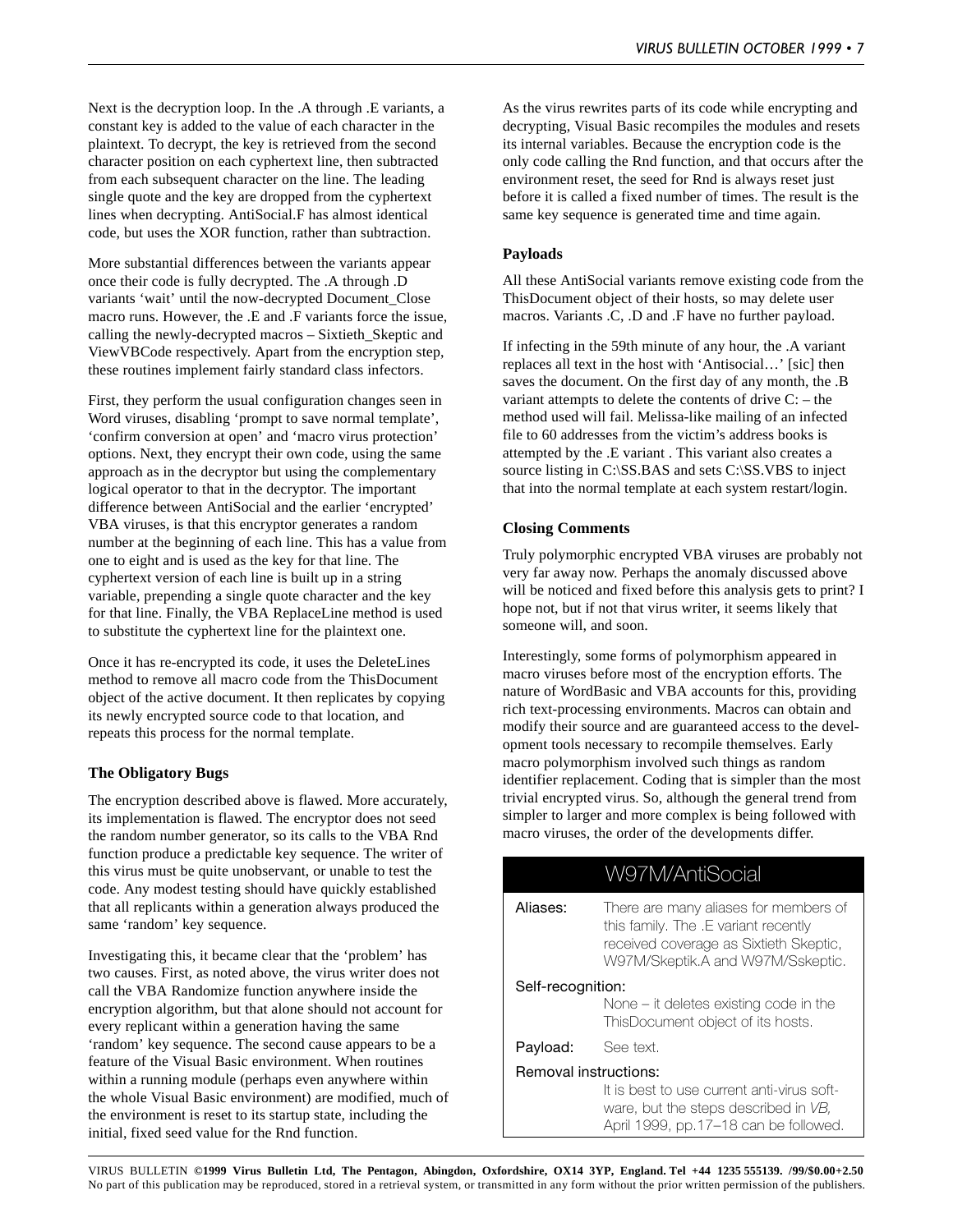# <span id="page-7-0"></span>OPINION 1

## The Little Fixed Variable Constant

*Costin Raiu GeCAD srl*

With the official release date of *Windows 2000* approaching practically at warp speed, many developers are digging into *Microsoft's* upcoming flagship operating system to see how its features can impact with the current AV technology. A few weeks ago, after installing the newly DVD-shaped MSDN library on my work computer, I decided to take a quick glance at the new features in the *Win2K* API.

I started with the functions used by *Office* applications to work with documents. While taking a look at the old StgCreateDocfile function, I noticed a small note in the help page which read: 'The StgCreateDocfile is obsolete for Microsoft(r) Windows(r) 2000 systems. The function still exists for compiling pre-Windows 2000 systems. New applications should use the StgCreateStorageEx function.'

Aha! So *Microsoft* implemented a new function to work with so called 'OLE2' files, namely 'StgCreateStorageEx'. Until now, we had to call StgOpenStorage to open a storage, but we had to use StgCreateDocfile to create one.

Since '\*Ex' functions usually have extra parameters, I decided to check the API definition from MSDN:

```
WINOLEAPI StgCreateStorageEx(
const WCHAR * pwcsName,
DWORD grfMode,
STGFMT stgfmt,
DWORD grfAttrs,
STGOPTIONS * ppStgOptions,
void * reserved2,
REFIID riid,
void ** ppObjectOpen,
);
```
The trained eye will spot the 'stgfmt', 'ppStgOptions' and 'riid' parameters immediately – these were not present in the old version of this call. Checking the parameters further, I went to 'ppStgOptions' for help. A quick note in the MSDN help says: 'This parameter may be NULL which creates a storage object with a default sector size of 512 bytes. If non-NULL, the ulSectorSize field must be set to either 512 or 4096.'

Uh, oh – I read this twice to be sure I got it right. Indeed, it seems that *Win2K's* OLE32.DLL now allows the creation of document files with sector size larger than 512. If you are familiar with the native OLE2 file format, you should know that until now, only 512-byte sectors were created for any OLE2 compound file. However, in *Win2K*, 4096 is also a valid sector size.

OLE2 files have the sector size specified in the header, at offset 0x1e, as a two-byte WORD. This WORD is 09 00 (low endian) for 512-byte documents (2^9=512), but for 4 KB files should be 0C 00. (2^12=4096). I was very curious to verify this claim. I installed *Win2K* on a test machine, as well as *VC++ 6.0* and *Office 2000*, in order to be able to compile test programs and check if *Office 2000* would be able to create such 4 KB sectored files itself.

A short test program proved the first hypothesis to be true. The *Win2K* API allows the creation of such files, and I even created two test documents with 4 KB clusters. [*The respective documents are available for download from the VB Web site, http://www.virusbtn.com/ole4k/. Ed.*]

The second step was to check if *Office 2000* is able to create such files by itself. Thus far, I could not convince it to create 4 KB OLE2 files, but on the other hand, *Office 2000* had no problem loading a 4 KB sectored file. Furthermore, it had no problem loading a macro virus stored in a 4 KB file, which infected the system instantly. However, what I found out was that after saving the file back to disk using either FileSave or FileSaveAs, the 4 KB sector file turned into a standard 512-byte sector file. This is good news.

The bad news is that if you have a virus in a 4 KB sector file, most anti-virus programs will be unable to detect it. That is because back when macro antivirus engines were designed, 512-byte sector files were the only possible case, so many of the engine designers had their parsing routines written and tested only on 512-byte sectors. A quick test against a virus stored in a 4 KB cluster with some of the most common anti-virus products went very badly. Out of 15 products tested, two crashed on such files, 12 failed to detect anything, and only one (!) product managed to parse the 4 KB file correctly and detect the virus.

### **Suggestions**

The AV community must not overlook this issue. Most of the large AV vendors were already informed about this problem, and I have information that at least some of them will fix their engines soon. The fact that such 4 KB sector files cannot yet be created by standard *Office* applications means we are not yet directly at risk – on the other hand, a Worm stored in a document with 4 KB clusters might be able to infect computers around the world in a matter of days (the Melissa incident comes to mind) and stopping the infection will require updates to our engines. If we fix this issue in time, such problems will hopefully never become reality. How many other similar problems still lie buried deep in *Windows 2000*? I think this would be the right time to find out, or those paying the price for our lack of care will be our users.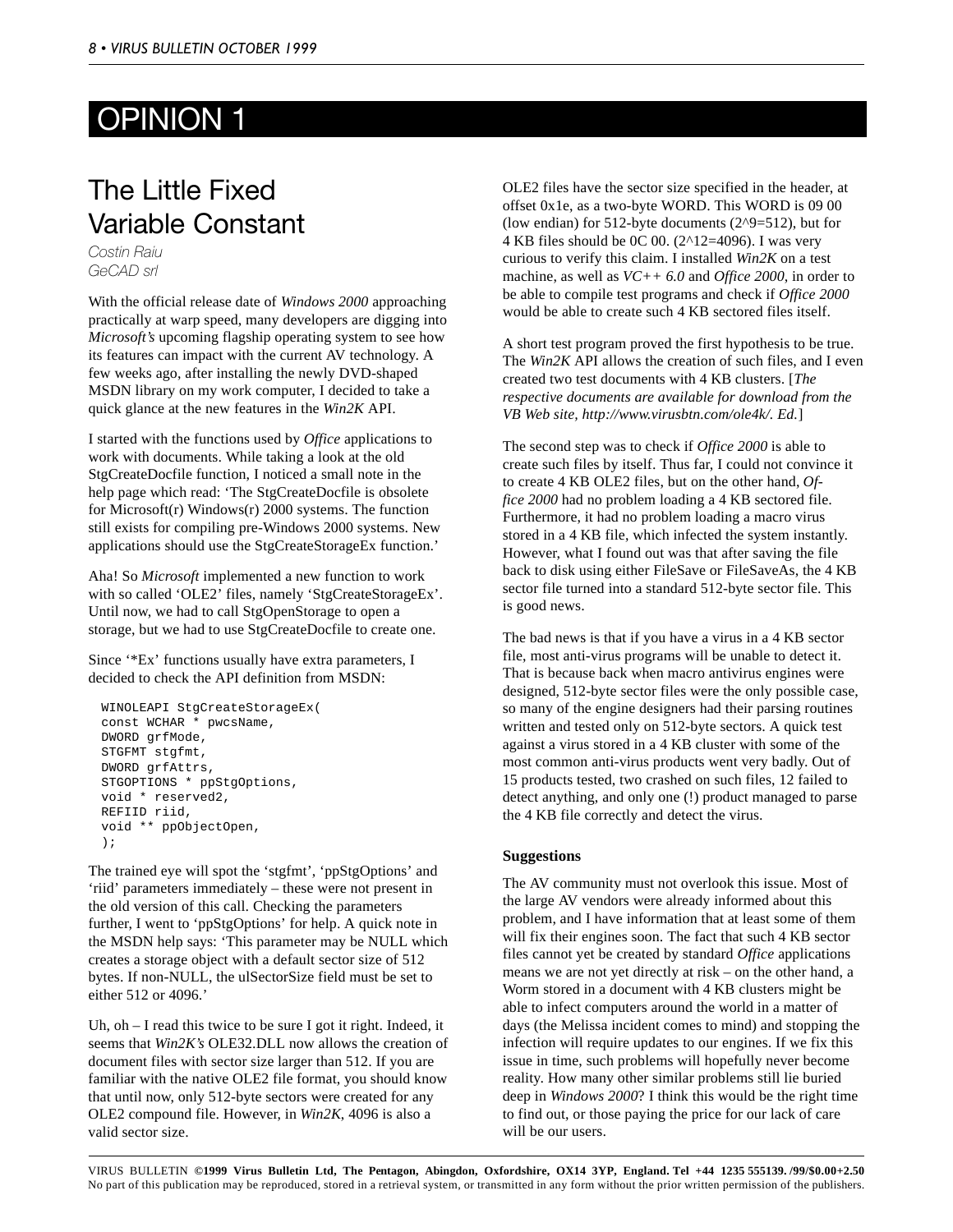# <span id="page-8-0"></span>OPINION 2

## Minding the Millennium

*Graham Cluley Sophos Plc*

[*Traditionally, VB has steered clear of Y2K issues. These answers to frequently asked questions regarding the effect of the Year 2000 on viruses may help to explain why. Ed.*]

Only a few months to go now. Dark clouds are brewing, Armageddon is approaching, and the four horsemen of the apocalypse are stocking up on carrots for Dobbin. You must have noticed. The warnings on television, in the newspapers, on the radio. The doom-mongers predicting riots in the streets. Y2K is almost here!

### **Is Y2K an anti-virus issue?**

Well, yes and no. The Y2K problem is not a virus, it is a bug. Any system that contains date-related functions may be susceptible to problems as we enter the year 2000. The problem is caused if software stores the date as two digits ('00') rather than four ('2000').

One of the problems is that computers are no longer solely used by nerdy academics wearing sandals – it is possible to use computers with very little technical knowledge today. Trying to explain the Y2K problem to your Auntie Ethel on *AOL* can be quite a challenge.

So what does Y2K mean as far as viruses and anti-virus software are concerned? Firstly, Y2K is a great opportunity for corporate organizations to check how well they have rolled out their anti-virus software. Many companies have been visiting the desktops in their corporation checking for Millennium compliance. This opportunity can also be used to see whether the computers are running any anti-virus software and, of course, whether it is properly installed and, more importantly, up to date.

You should also determine whether your anti-virus software is Y2K-compliant. Your anti-virus vendor may not have placed information on their Web site, or you may need to ask them for a written statement. Remember that it may not just be the main scanner which has Y2K-related issues, but also the administration and scheduling tools.

#### **Will viruses trigger on 1/1/2000?**

Of course, there are viruses whose payloads trigger every day of the year. The first day of January is no different. There will almost certainly be viruses written to deliberately trigger on New Year's Day, but their threat is no greater than any of the other 45,000 viruses in existence. In fact, perhaps it is lower because of the small number of people who will be at work on that day.

It is unlikely that there will be a flood of brand new viruses on 1 January 2000. Remember that viruses typically take some time to spread. Even the fastest spreading viruses like Melissa require a human element to help them on their way (users opening email, double-clicking on the attached document). Since most users will not be at work on that day, even an email-aware virus is unlikely to spread far.

### **How can viruses exploit Y2K?**

Viruses may try to exploit the turn of the century as a means of spreading themselves. For example, remember there were viruses which joined in the 1999 New Year celebrations (Win32/Ska, also known as Happy99)? It is inevitable that some viruses will attempt to disguise themselves in programs, presenting themselves as New Year 2000 celebrations (in the form of screensavers, electronic greetings cards, etc).

It is all too easy to imagine. Your users receive an email telling them they have a chance to win a holiday in New Zealand to see in the next Millennium – just double-click on the attached document…

Viruses may also try to exploit the confusion surrounding the whole issue of Y2K. You can be certain that come the new year all computer problems will be blamed on the year 2000 bug – even if they have no connection with it at all. So, a virus might create confusion by displaying a Y2Korientated 'error message'. For instance, a virus may display a dialog box saying 'Program found not to be Y2K compliant. Process halted.'. This has the potential to create a considerable amount of confusion (especially in the more paranoid organizations).

#### **Will AV companies protect you over the Y2K period?**

Certainly, the company I work for is planning to have a support team available as usual, 24 hours a day, with the ability to add protection against new viruses if the need should arise. I imagine other anti-virus companies are taking similar steps to reassure their customer base.

It is important to remember that the Y2K issue is just a bug present in some software systems. Unfortunately, the difficulty in determining which systems the bug may be present in has made the problem a considerable one for industry to handle effectively.

Ironically, some viruses may themselves be affected by Y2K problems. As we know, many virus authors are less than concerned with code quality, and there are still many viruses which remain in the wild from the early 1990s (before Y2K became a pressing issue). It seems inevitable that some viruses will stop working as originally planned come the next Millennium.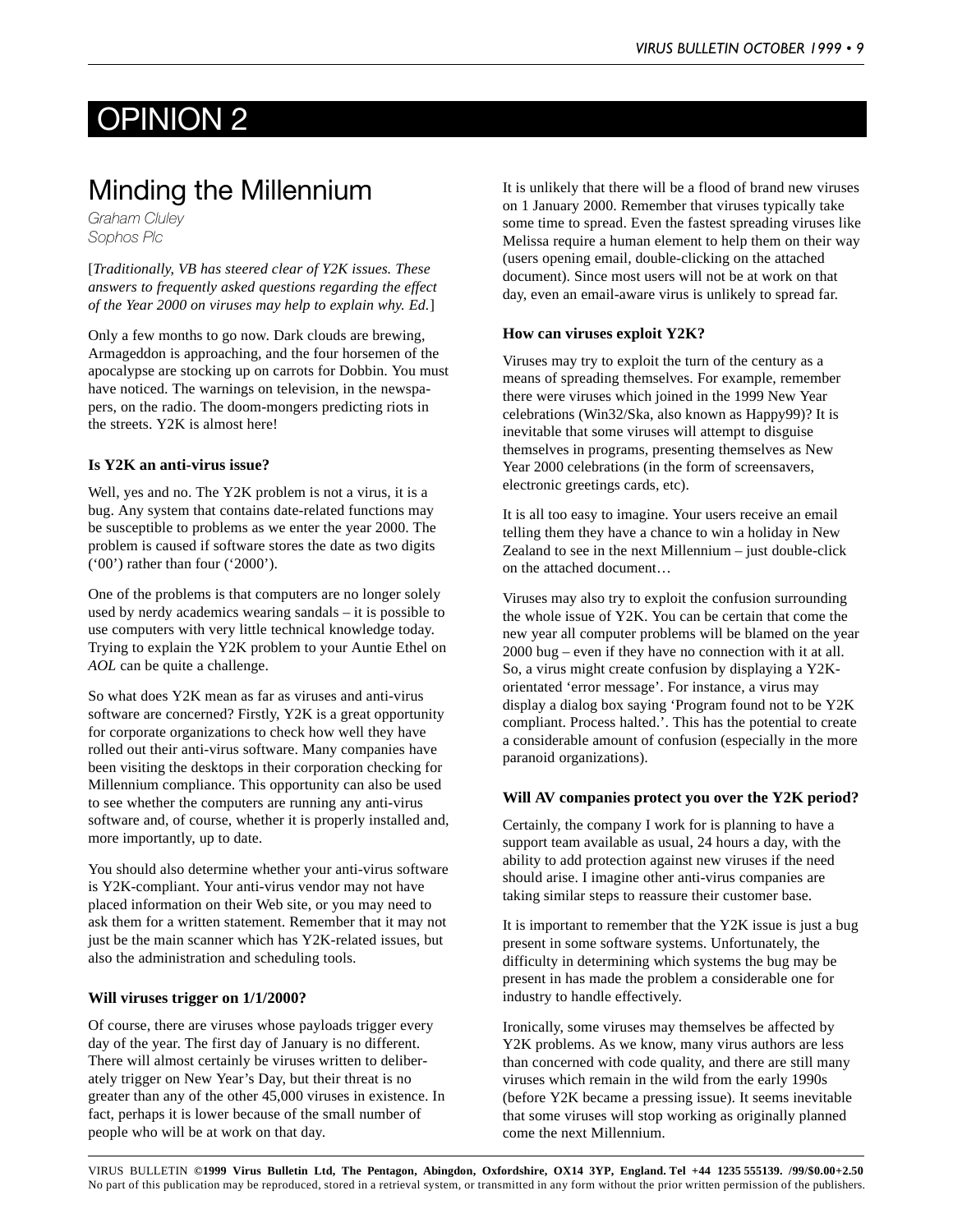# <span id="page-9-0"></span>INSIGHT

## Me and Microsoft

[*Randy Abrams started working for* Microsoft *in 1993 and brought his passion for anti-virus with him. For the past two years he has been trying to persuade his bosses to let him devote himself to* Microsoft's *AV needs full-time. He shares how he started in Electronics and how, having sworn never to work with computers, he is now addicted! Ed.*]

I was born in 1960 in Poway, California, a suburb of San Diego. I grew up there and in San Bernardino – home to *McDonald's*, the Hell's Angels, and the left-hand turn lane. In 1978 I went to *Antioch University* in Yellow Springs, Ohio but, distracted by the social science of partying, I did not finish my Bachelors degree; several years later I completed an Associates degree in electronics.

After nine months of dating, six years of a long distance friendship, a reunion in Seattle which resulted in another nine years of dating, my wife, Carol and I were married in 1995. We keep busy trying to do a good job of raising our two cats – Ghost and Mrs Mewer. I play the piano and occasionally write music. In fact, I wrote a song for Carol that the band at our wedding played. We share a mutual enjoyment of travel and dining out.

## **Bitten by the Bug**

While studying electronics I proclaimed that I would not work on computers because they were digital and analog was where the challenge was. After my first and only quarter of assembly language programming I added that computers might side-track me from electronics.

Around 1990 I bought my first computer. I was employed by a small electronics company where I had an arrangement with the management whereby I left my computer at work and they were free to use it. I spent a fair amount of time downloading freeware and shareware programs and trying to figure out how they worked.

One day, a programmer told me I should get rid of the Vshield TSR as it only hogged memory and I did not need it. Later, he asked if he could use my program to compile some software because his computer was acting 'strange'. To cut a long story short, he introduced my PC to the Form virus. I never again listened to a programmer who advised that I should decrease my security!

A short time later I obtained a sample of the Sunday virus from a neighbour who had an infected game. I would physically disconnect my hard drive from my PC and then boot into a configuration with a 3 MB RAM disk and test to see if the virus would replicate, and to see if my anti-virus software could detect the virus in compressed files.



## **All Change**

I left my first electronics job at a company called *BASCO* for *Microsoft* for two reasons. First, I needed some dental benefits and *BASCO* was too small to afford it. Secondly, I wanted to spend more time on computers. In 1993, I joined *Microsoft* as a technician working on floppy disk duplication equipment. It was at this time that *Microsoft* opted not to renew their *McAfee* licence but to use *MSAV*. I notified my managers that while *MSAV* was adequate for home use, it certainly was not for industrial use. I was given the additional responsibility of choosing an anti-virus product and deploying it (and maintaining it) across the 30 or so production PCs on the duplication floor.

A year after I was hired I transferred to the Redmond Software Release Lab. *Microsoft's* software release labs are conduits between the product groups and manufacturing. In addition to copying masters for manufacturing, the release labs would perform a simple scan of the media. When I joined I noticed that the lab was using the same software that the rest of *Microsoft* was using (*F-PROT* at that time). I recommended that we get a different package to maximize our detection odds. It was to be my decision.

All was calm on the Redmond front until 1997. At that point my manager came to me and asked how we could make sure that no virus ever got out in a product that was released from our labs. I actually argued against us doing anything. Content has always been the domain of the product groups and I felt that they should take on this responsibility. My manager nodded and repeated the question. Realizing I wasn't going to 'win' this one with logic I appealed to fiscal responsibility.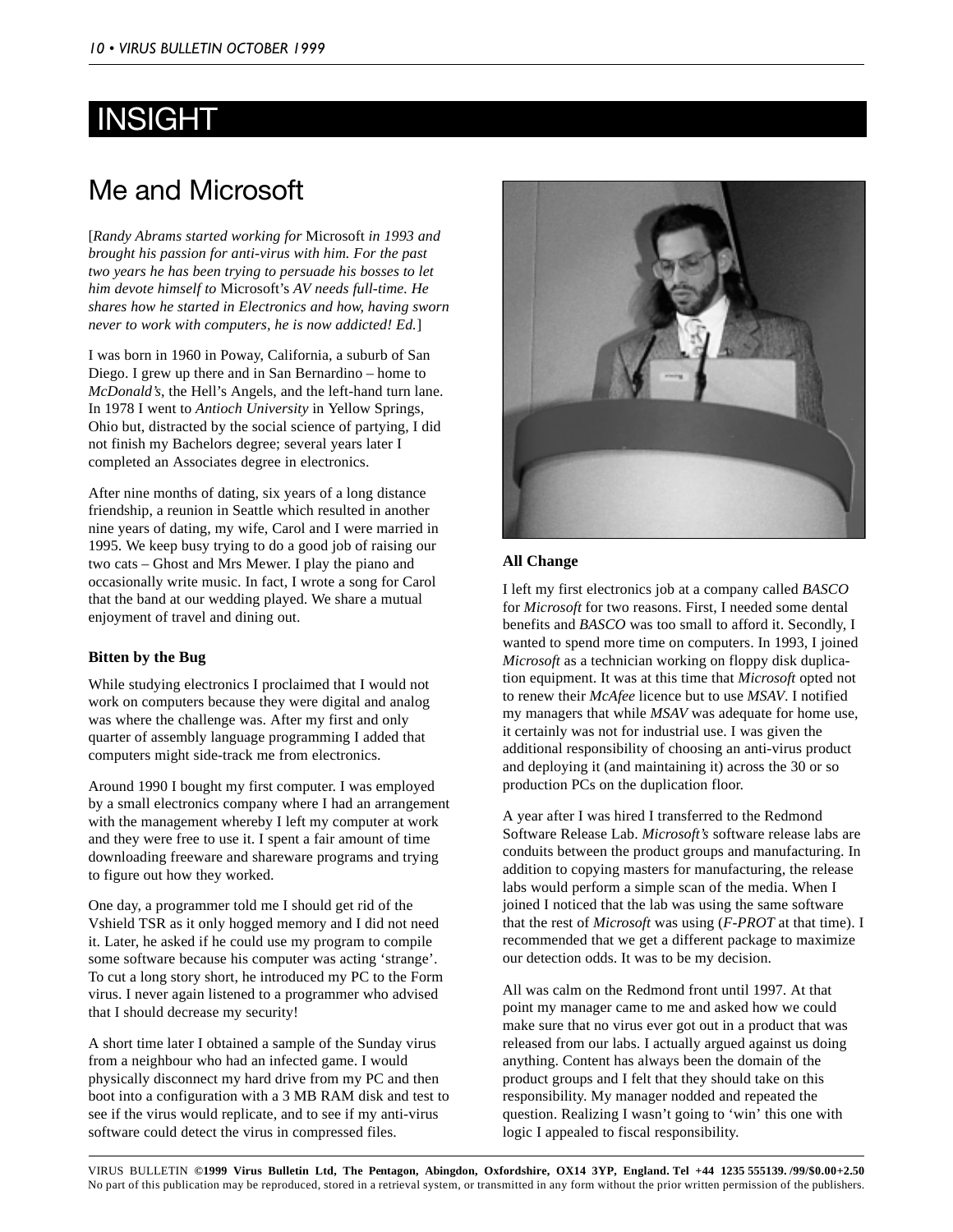I told him we could not be 100% sure, but if we wanted to attempt to, it was going to add at least four hours to our release process (an ugly proposition) and it was going to be expensive. We would need several multi-user licences for anti-virus software, several new PCs, and some development time to automate decompression. He bought it all and I was given the additional responsibility of making this all work, and the success or failure is tightly linked to me.

*VB'97* was a turning point for me. I learned members of the anti-virus industry felt that they could do a better job if we at *Microsoft* would provide more information about our products for them. As I depend upon the AV industry to prevent infected code from leaving our lab, I recommended to my management that *Microsoft* comply. I have been given too much credit for our liaison with the AV industry. When I was given the support to go out and try to make it happen I was delighted to find that Daryl Pecelj, our corporate AV program manager had already created processes, in conjunction with the *International Computer Security Association* (*ICSA*) to facilitate this.

The product groups at *Microsoft* are also very helpful as they rarely submit an infected file for us. I look at the labs as kind of a hockey, or soccer game. The product groups are our defensive players. It is their job to make sure that there are no shots-on-goal. The anti-virus software is our goalie. No matter how good your goalie is, given enough shots-on-goal, one will get by.

My current job title is 'Release Technical Specialist'. I am responsible for the anti-virus product selection and procedures used in the labs where most of *Microsoft's* software is released. All retail and OEM products go through labs I set procedures for. Most of the programs, such as MSDN, Technet, and Select come through my processes. The code on Microsoft.com that has *Microsoft's* digital signature on it comes through one of my labs as well.

I also train release employees and have performed antivirus presentations for internal training, a *Windows 98* users' group and some major *Microsoft* customers at Redmond. I fill in as a backup for fielding reports of viruses from users. My management agrees that it is very important to maintain a good relationship with the antivirus industry. Part of my job is to maintain and enhance our relationships within the anti-virus industry.

My second main responsibility is to assess the impact of new technologies on the release labs. Releasing software was my primary responsibility for several years. I have more experience in the Redmond Release Lab than anyone else at *Microsoft*. This gives me a comprehensive understanding of how technologies such as CD-ROM copyprotection schemes are going to impact the labs.

For two years I have been trying to develop my position into full-time anti-virus. I have been getting closer to that, but I think my release experience will continue to require me to spend time assisting on that front as well.

### **Onwards and Upwards?**

I would caution readers to not place too much confidence on my industry prognostications. I have often said that I believe it takes a great deal of knowledge to be an antivirus expert, but only a little to be perceived as one. I think we will continue to see more viruses and Trojans aimed at fast spreading and destruction. This will probably lead to a home market for an immune system, but I think corporations will probably be a bit slower to adopt such a solution.

I distinguish between the people who write viruses that never leave their PCs, those who write viruses that are only sent to anti-virus companies, and those who write viruses and either carelessly or deliberately allow them to spread. I do not believe the first two classes are going to see a different future from the rest of us. It is the third that scares me. It is not fear of them stealing or destroying my data, it is the social consequence of their actions. As more people get frustrated at these writers the public mood will sway in the direction of allowing our government to restrict our freedoms and become significantly more intrusive.

We will see stronger legal penalties for virus writers, but I fear we will all pay the price if government intrusion and restrictions on our freedom increase. These rebel wannabes are among the most significant proponents of any government/intelligence organization seeking more legal access to our personal information. Those who write viruses that do not deliberately destroy data are not going to be viewed any differently by people calling for government action than those who write destructive viruses.

I am one of the few users who actually like false positives – not signature-based false positives, but heuristic false ones. In a recent training presentation I distinguished between 'legitimate' false positives and 'just plain mistake' false positives. The former occurs when there is residue from disinfection, or a program does enough suspicious things to justify heuristics getting alarmed. The latter usually occurs when a scanner just plain uses a bad search string. A DLL in *Word 97* contains the string 'Copyright Bandung Indonesia. One scanner indicates the file is infected with the *Word* Macro virus Bandung. This is an example of a 'just plain mistake' false positive. The nature of the release labs is such that I must rely upon detection. If I were installing products I would probably use some generic methods too.

I look forward to continuing to work with the anti-virus industry. It has been very pleasing to me to see some positive changes at *Microsoft*, and a growing interest in AV. This has been visible in terms of people requesting information and assistance in improving their processes, as well as in product groups looking to work more closely with anti-virus companies. I will continue to make myself available to the anti-virus industry, and I am sure my friends in the anti-virus industry know that I will continue to report the strange occurrences that arise from time to time when you install several anti-virus products on a single PC and then scan 100 million files!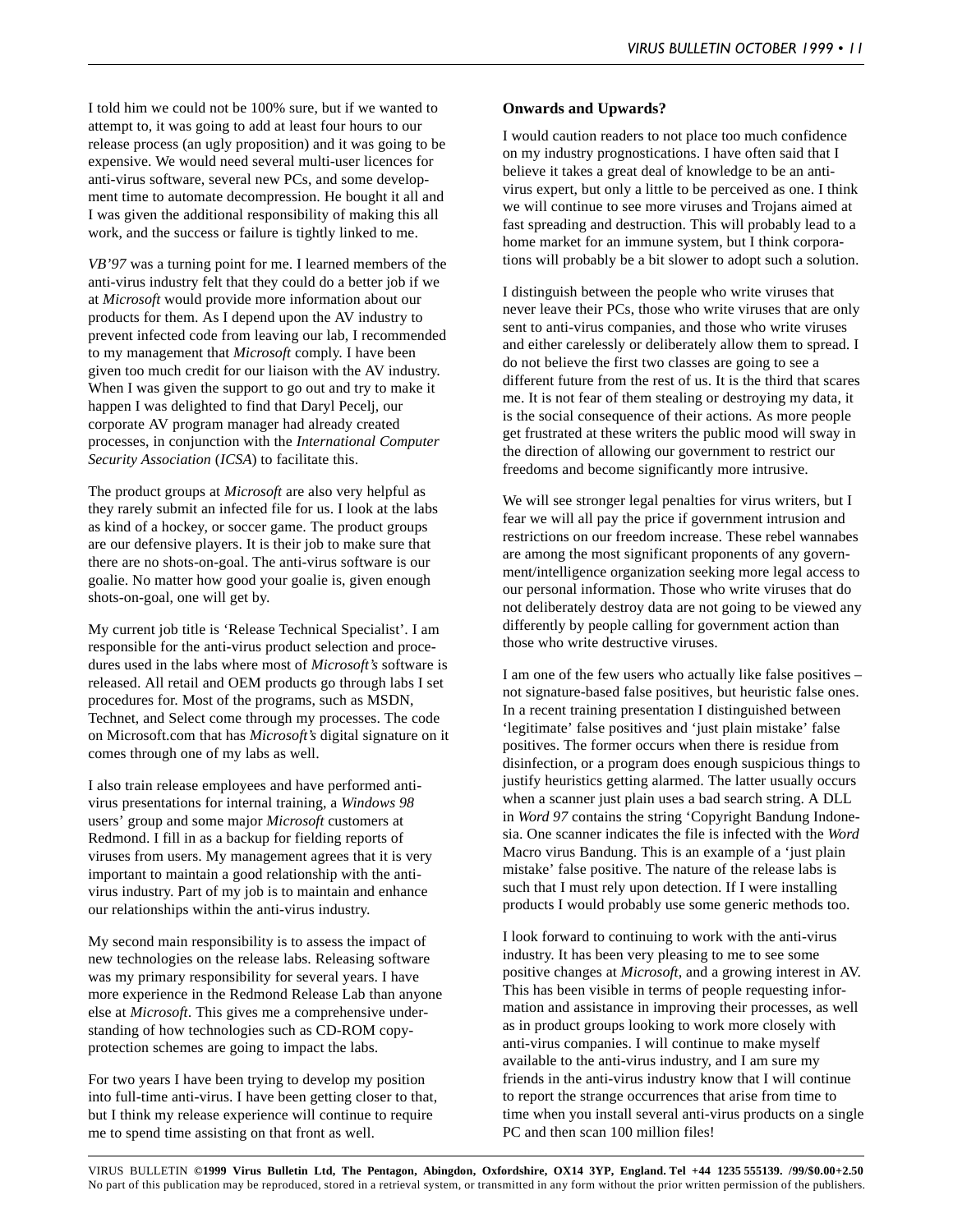# <span id="page-11-0"></span>CORPORATE FEATURE

## Nine Tenths of the Iceberg

*David Harley Imperial Cancer Research Fund*

How effectively does anti-virus software limit virus damage? Damage from virus and Trojan payloads is frequently discussed (if not always well understood), but many 'successful' viruses do not have a payload. What about the damage caused simply by the infective process? What about secondary (especially psychological/social) damage and anti-malware cost-of-ownership issues? This analysis presents a formal damage model and notes some of the hidden costs of proactive/reactive measures.

Most primary damage from malicious software occurs before and after installation (pre-infective or post-infective, in the case of viral malware). Damage during the actual installation may seem likelier in the case of malicious software than it is in the case of legitimate software (quality assurance is not, in general, what malware authors do best).

In fact, such damage consists mostly of the transient freezes most of us are resigned to accepting as characteristic of modern applications and operating systems. There are notable exceptions, such as the trashing of legitimate macros by WM/CAP as part of the infection process, or unintended damage due to factors unanticipated by the author. None-the-less, 'successful' malware is generally associated with damage caused by its presence once installed, rather than with the installation process. Indeed, non-viral installation often consists simply of file copying. (I have preferred to talk about installation rather than infection here, so as not to exclude non-viral malware.)

### **Pre-Installation Damage**

Detection at the point of entry, prior to the execution of malicious code, is the best case in terms of damage prevention. However, it is not cost-free. From the consumer point of view, the ultimate target is malware detected and removed with complete transparency. Increasingly, vendors are offering us solutions modelled on quasi-biological immune mechanisms that are claimed to optimize automated response and thus increase transparency. Even if these solutions could be assumed to live up to their promise, it would be wise to assume significant implementation and maintenance overheads.

Consider, though, the uncertainties of transparent detection at point of entry in real life. Memory-resident known-virus scanners do a reasonable job of detecting and in some cases automatically disinfecting known viruses. However, recent 'Net-borne threats have demonstrated that malware may spread far and wide and cause significant damage within hours of being introduced into the wild.

Of course, a vendor may have a fix available almost as quickly, though there is many a slip between AV researcher's lab and customer's desktop. The malware's impact on the network may prevent the malware manager's pulling the fix from the vendor's site, or the vendor from distributing it using push technology. Scanners that use advanced heuristic analysis do better at detecting unknown viruses or variants, but increase the risk of false positives. It only takes one potential false positive to destroy the illusion of transparency, except possibly in the most draconian of environments, where the scanner is assumed to be infallible and all suspicious files are discarded.

Sadly, this is an unsafe assumption. Not only do scanners miss real viruses and identify viruses which are not there, they detect a number of other objects (intended viruses, Worms, Trojan Horses, remote access tools, even jokes). Dealing with such a range of 'attacks' is difficult to automate fully, even with informed preparation and sensible policies, and such measures do not come out of the box with the installation CD. Should I disinfect or discard an infected file? Discarding a Trojan file is a no-brainer, but what about a fluffy joke screensaver passed on by the marketing manager?

Automation is not the straightforward issue we are led to believe. If we trust a scanner to disinfect a virus automatically at the point of entry, we may save a technician's time and the recipient from panicking, but may also miss blocking a potential loophole.

If an organization sends me several Ethan-infected documents, that tells me something significant about their antivirus arrangements. If the problem persists after I have advised them that they have a problem, it tells me something more about their level of security awareness, but also about the nature of our business relationship. If they react 'appropriately', on the other hand, our business relationship may improve, and the raising of their awareness contributes to a general improvement in the universal virus problem. Of course, auto-disinfection does not stop me tracking logs and taking appropriate action, but that is not quite automation as presented by the auto-immunity faction.

The cost of a potential attack forestalled at the point of entry is not usually taken into account when an organization tries to balance cost of implementation against perceived risk. In fact, researchers often assume that such an attack entails no cost, but the cost of implementing defences against such attacks is readily quantifiable in terms of software unit and update costs, human resources etc. It also attracts an incident management cost: tracing an incoming threat to its source, advising that source, incident logging, reassuring and advising the owner of the system on which the incident occurred.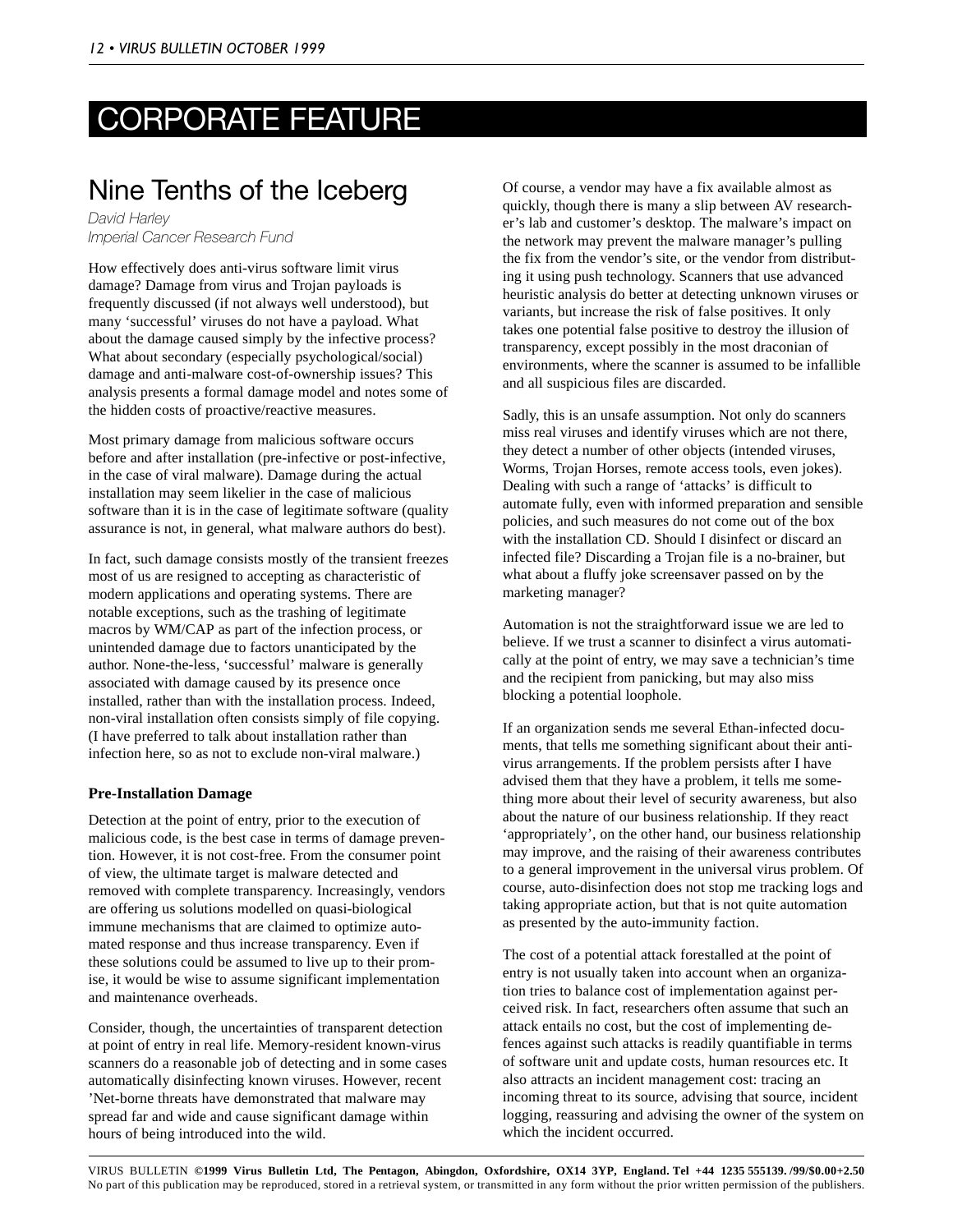Both real and imagined viruses (the latter including those described in hoax alerts) can also have psychological/social consequences. Determining the potential impact of a perceived threat can be a serious drain, not only on the security manager, but on first and second-line support staff, management, and users/clients.

#### **Post-Installation Damage**

This falls into two main classes: firstly, impact of installation/infection on the computing environment (changes introduced by the mere presence of the malicious software); secondly, damage caused by the delivery of the payload.

**Modification of the environment:** All viruses cause minor damage in some sense, in that they modify the environment so as to install their own replicative code and conceal their presence (stealthing). They may corrupt, modify or displace system files and system areas such as the DOS and MBR, or the File Allocation Table.

Macro viruses routinely modify the functionality of *Word* so that menu options such as Tools/Macro are no longer available and *Word's* own macro detection is disabled. Some boot sector viruses modify CMOS settings so as to compromise the system's ability to clean boot. In many cases, the effects of these changes are not perceptible in the absence of anti-virus software.

Types of modification and possible consequences are wideranging in their scope and impact. They include the theft of main memory, impacting on functionality/performance so that some code may no longer run and the theft of disk space (reduced functionality/performance: some code no longer runs; data, application files or system areas partly or totally over-written; infected files no longer function properly). Theft of clock cycles means slower processes; time-critical processes are unpredictable; resource-intensive software loses functionality/performance.

**General incompatibility/de-stabilisation issues** can manifest themselves in several ways. System software/ applications/utilities display unpredictable behaviour due to conflicts with unauthorised memory-resident software. Symptoms include protection errors, parity errors, performance degradation, loss of access to volumes normally mounted and unavailability of data or applications.

Direct damage from virus and malware payloads ranges across all three of the security areas associated with the classic tripod security model.

#### **Attacks on availability:**

Renaming, deletion and/or overwriting of files and subdirectories

Encryption of files, disks or system areas

Unauthorised calls to potentially destructive system software and other forms of disk trashing

#### **Attacks on integrity:**

Corruption and displacement of system files and system areas

Data diddling – intentional modification of targeted data files Corruption of application files and data files by unauthorised file writes

#### **Attacks on confidentiality:**

Capturing and forwarding passwords, PGP key rings etc

Forwarding personal/confidential files to newsgroups, email addresses abstracted from on-disk address books, ftp sites etc.

#### **Secondary Damage**

This includes primary damage, but cascaded to other systems by secondary infection. However, it can also include damage caused by inappropriate response to a perceived threat: unnecessary scrapping of media, systems or system components, unnecessary re-formatting, and inappropriate use of disk recovery utilities.

Other forms of indirect damage include psychological/ social factors such as damage to morale/self-confidence; scapegoating; loss of business confidence and consequent loss of competitive edge; and, of course, bad publicity.

Any of these forms of damage may entail financial damage such as litigation costs, punitive response to non-compliance with policies, standards, or contractual agreements, cost of deployment of software and personnel for incident management, cost of data recovery, data replacement/rekeying, or discarding of damaged data. In addition, costs may run to systems' downtime/inactive personnel, posttraumatic reconfiguration and the cost of postural reassessment and finally anti-virus deployment costs.

Perhaps the greatest cause for resenting the encroachment of malicious software onto the desktop is that the cost of (functionally) effective malware management sometimes seems disproportionate to the perceived benefits, especially when considered in terms of procurement costs (risk v. cost analysis, product evaluation and licence negotiation and procurement, measured in terms either of unavailability of staff for other in-house tasks, or in terms of the costs associated with consultancy, outsourcing, management decision-making processes etc).

This also applies to the initial implementation (planning, configuration testing, compatibility testing, initial rollout), and maintenance costs (distribution of updates, incident management, user education, IT staff training, implementation of policies and standards, dealing with unacceptable hardware/software conflicts on non-standard systems). Also to be considered is the negative impact of defensive measures on system performance and on employee morale and performance.

To this, we need to add the cost of vendor-independent malware management such as hoax management, formulation and implementation of policies and standards, information gathering, and the costs of the ongoing postural reassessment cycle. The reassessment process must take account of changing corporate vulnerabilities, reflecting changes in malware and anti-malware technology.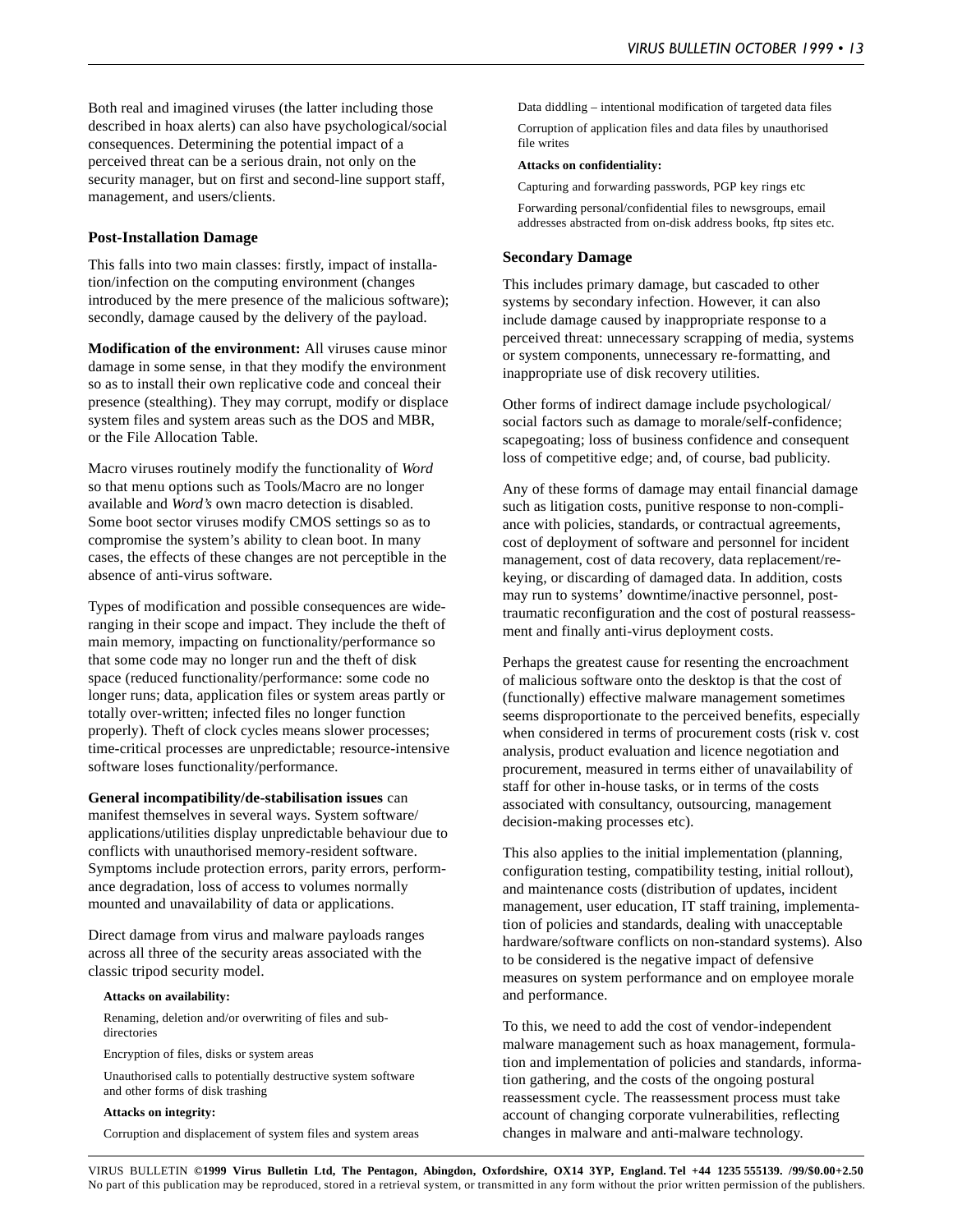# <span id="page-13-0"></span>CORPORATE TUTORIAL

## Office 2000 and Macro Security

*Darren Chi & Raul Elnitiarta Symantec*

*Microsoft Office 2000* introduces a number of features that aid macro security. These features will help limit the spread of macro viruses and the potential damage that can be done by them and other malicious macros. However, *Office 2000* does not mean the end to all macro security worries. This article describes the new features, provides suggestions on using them, and talks about the issues and concerns.

## **Digital Signatures**

*Word*, *Excel*, and *PowerPoint* in *Office 2000* support digitally signed VBA macros in documents. Thus, when opening a document containing signed VBA macros, *Office 2000* can verify the author of the macros in the document and that they have not been modified, for example by a virus, since being signed. *Access 2000* does not support digital signatures on VBA macros.

Several details are worth mentioning about how a digital signature affects a document. The signature is applied to the entire VBA project of the document. Thus, two different VBA macros or modules in the same VBA project cannot each have its own digital signature. Modifying the text of the document does not have any affect on the signature on the VBA project because the signature applies only to the content of the VBA project. Thus, the document text can be modified freely without invalidating the digital signature on the VBA project of the document.

Furthermore, modifying any part of the VBA project, such as adding a new macro, invalidates the digital signature. Finally, the digital signature information has no meaning to *Office 97*, so in order to prevent *Office 97* from overwriting the digital signature information on the VBA project, the VBA project is protected from modification.

## **Security Levels**

*Office 97* provided the Macro Virus Protection feature. When opening a document containing macros, this feature presented a dialog signalling the presence of macros in the document and allowed the disabling of the macros prior to opening it. Disabling the macros would thus disable any potentially malicious macros in the document.

*Office 2000* replaces this feature with the ability to choose one of three security levels that work in conjunction with a list of trusted digital certificates, known as the Trusted Sources list, to provide a customizable level of protection.

**Low Security** effectively means no security. When opening a document with macros, *Office* will not present any warnings and the macros are fully enabled.

**Medium Security** means that when opening a document with macros, *Office* allows the user to decide whether or not to enable the macros. If the macros have been signed, *Office* also allows the user to add the digital certificate identifying the author to the Trusted Sources list. If the certificate is added to this list, the next time the user opens a document with macros signed using the same digital certificate, *Office* automatically opens the document with the macros enabled without any warnings.

**High Security** means that *Office* automatically disables unsigned macros without presenting any warnings first. When opening a document with macros signed using a digital certificate that is not in the Trusted Sources list, *Office* allows the user either to disable the macros or to add the certificate to the Trusted Sources list and enable the macros. Oddly enough in this case, *Office* does not provide the option simply to enable the macros without adding the certificate to the Trusted Sources list. If a document with signed macros uses a digital certificate in the Trusted Sources list, *Office* automatically opens the document and enables the macros without any warnings.

*Word 2000* installs by default at the High Security level. *Excel 2000* and *PowerPoint 2000* install set to the Medium Security level by default. *Access 2000* does not support security on VBA macros.

## **Trusted Sources**

The only way to enable macros under High Security is to add the digital certificate of the publisher to the Trusted Sources list. This makes it difficult to enable and disable macros in selected documents containing macros by that publisher. Remember, adding a publisher to the list causes all subsequently opened documents containing macros signed by that publisher to become silently enabled.

Another important point worth mentioning about the Trusted Sources list is that it is shared among all *Office* applications. This may be disadvantageous if you decide you trust *Word* macros but not *Excel* macros from a particular publisher. To clarify this point further, adding the publisher to the Trusted Sources list in *Word* automatically makes that publisher a trusted source to both *Excel* and *PowerPoint* too, and vice versa.

### **Add-Ins and Templates**

In *Office 97*, there is no way *Office* can warn of the presence of macros in installed add-ins and templates that load automatically, examples of which are templates in the *Word*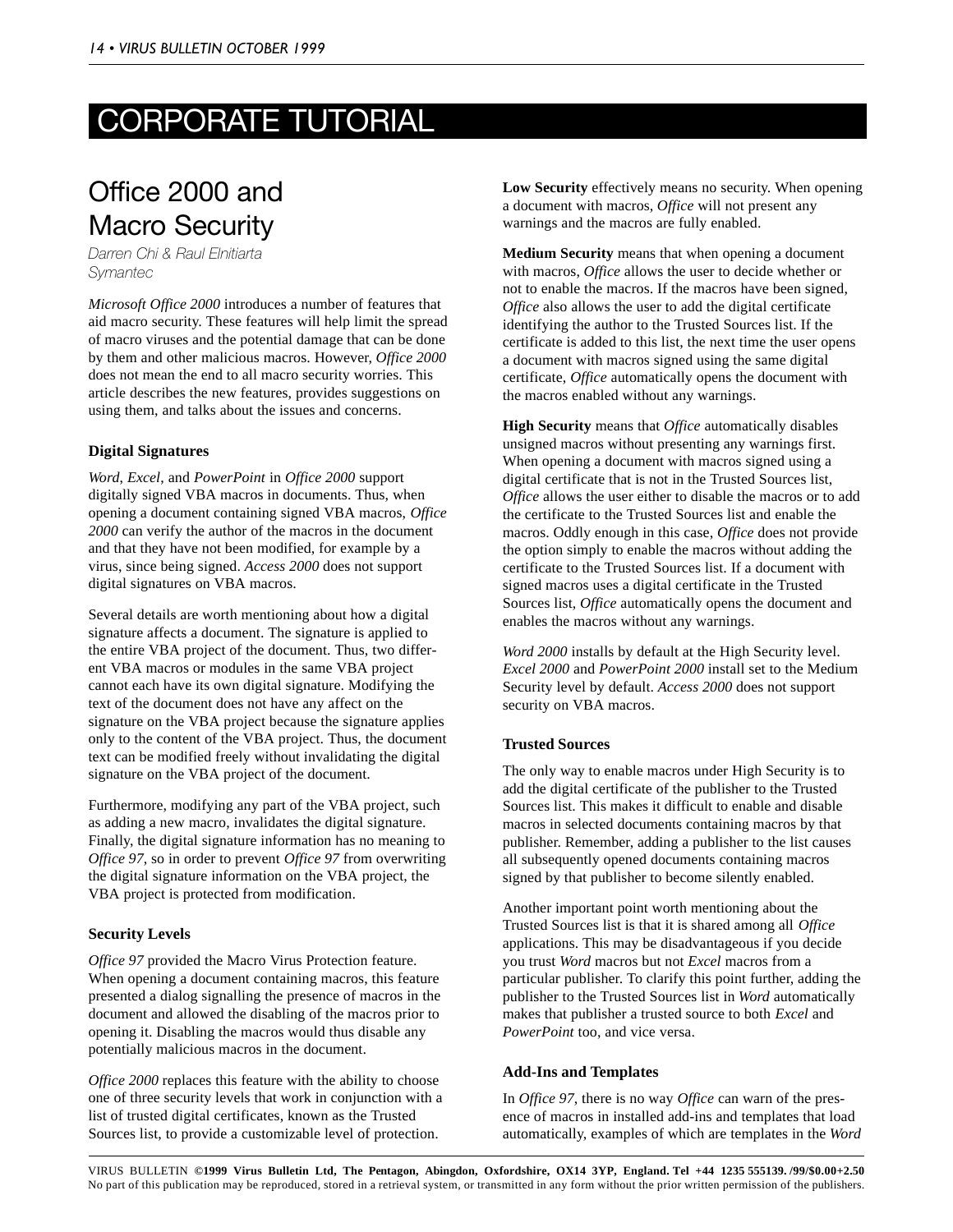Templates directory or files in the *Excel* XLSTART directory. The lack of such a feature allows an external program to drop an add-in or template containing malicious macros into the user's environment.

*Office 2000* addresses this issue by giving the option to treat installed add-ins and templates the same way as documents opened normally. Enabling this option tells *Office* to apply the security level setting to installed add-ins and templates when they are loaded. Note that a default installation of *Office 2000* has this option disabled and so will automatically trust installed add-ins and templates.

### **Excel 4.0-style Macros**

*Excel 2000* still supports *Excel 4.0*-style macros but they cannot be signed with a digital signature. This weakness is compounded by *Excel's* inability to disable these types of macros when opening a document containing them.

When opening a document containing *Excel 4.0*-style macros under the High Security level, *Excel* presents a dialog stating that these types of macros can neither be disabled nor signed and thus the document cannot be opened. If you want to operate under the High Security setting but still open documents containing *Excel 4.0*-style macros, you will have to create the following registry key … Microsoft\Office\9.0\Excel\Security\XLM=1.

If you use this setting and High Security, *Excel* will warn of the presence of *Excel 4.0*-style macros in a document and allow the choice of whether or not to continue to open the document. VBA macros are still subject to the normal High Security level protection. Under the Medium Security level, *Excel* will warn of the presence of *Excel 4.0*-style macros in a document and offer the choice of whether or not to continue to open the document. Under the Low Security level, *Excel* automatically allows documents containing *Excel 4.0* macros to open without warning.

#### **Anti-virus API**

*Office 2000* makes a rudimentary attempt to provide better support for third party anti-virus scanners through a new API. The API does nothing more than call upon registered anti-virus scanners to scan a document when the document is opened regardless of the security level setting. This includes the cases where *Office* automatically disables macros (i.e. unsigned macros under High Security) or automatically enables them (i.e. macros signed with a digital certificate in the Trusted Sources list).

There are some important points to know about the API. It only calls upon the registered anti-virus scanners when a document is opened. It has no facilities to tell the anti-virus scanner to scan all the documents stored on a hard drive. The registered anti-virus scanner is responsible for all aspects of scanning the opened document. The API provides no other support other than notifying the anti-virus scanner of the open event.

When the registered anti-virus scanner is called upon to scan a document, it may or may not scan embedded documents within the given document, depending on its capabilities. The API itself will only call upon the antivirus scanner to scan an embedded document when the embedded document is opened.

Support for the API is not a substitute for on-access scanning because the API supports scanning of documents only when they are opened from within *Word*, *Excel*, or *PowerPoint*. The API has no effect when you access documents in other ways, such as when you send a document from your hard drive as an email attachment.

#### **Web Page Documents**

*Office 2000* introduces a new file format called the Web Page document – literally a document designed for viewing over the Web. The difference between a Web Page document and a plain HTML document is that the former retains the same information as a native document, including macros, whereas a plain HTML document does not. Native format is the default format in which documents are saved. This means that *Word*, *Excel*, and *PowerPoint* Web Page documents can harbour macro viruses just as well as can those same types of documents in native format.

Fortunately, VBA macros in a Web Page document can be signed and are subject to the same security level protection as those in native documents. Furthermore, the new antivirus API also calls upon registered anti-virus scanners to scan Web Page documents. However, Web Page documents are stored in an entirely different format from native documents and so anti-virus scanners must be specifically enhanced to understand this new format in order to be able to scan such documents properly. This requirement applies to both anti-virus scanner components registered with the new anti-virus API and to existing on-demand and onaccess anti-virus scanners.

#### **Vulnerabilities in Office 97**

Naturally, *Microsoft* carries over the fixes to vulnerabilities present in *Office 97* into *Office 2000*. More details can be found at http://www.microsoft.com/security/.

#### **Word 97 Template Security Patch**

With the Macro Virus Protection feature enabled, *Word 97* warns of the presence of macros in a document when it is opened and allows the user to disable the macros. However, *Word 97* does not warn of the presence of macros when opening a document with an attached template that contains macros. This vulnerability allows for an attack such that malicious macros in an attached template can execute without the user's knowledge.

After the discovery of this vulnerability, *Microsoft* released the *Word 97* Template Security Patch. Applying the patch to *Word 97* changes its behaviour so that attached templates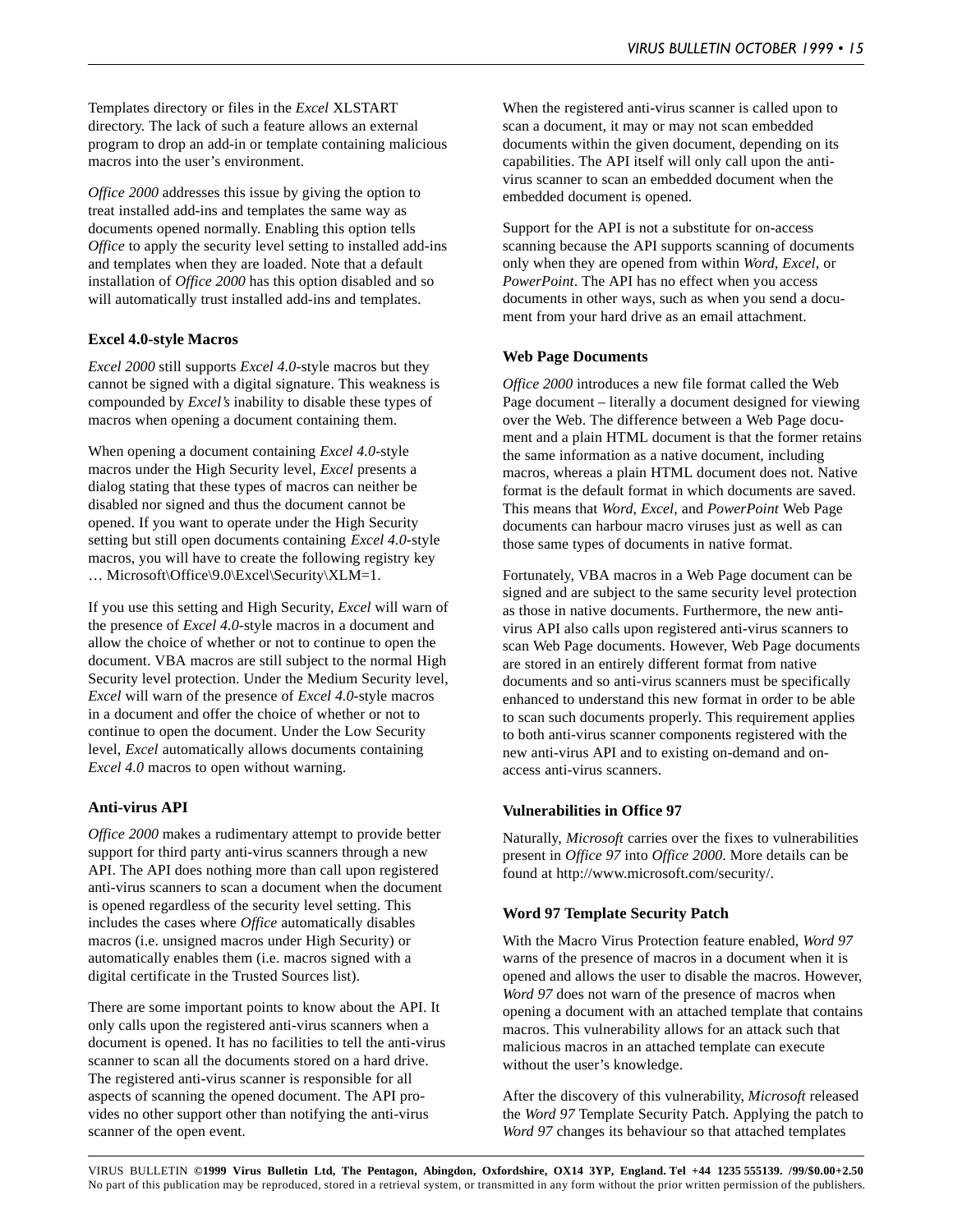are also subject to the Macro Virus Protection feature. *Word 2000* applies the security level protection as well as registered anti-virus API scanners to attached templates. Thus, the vulnerability does not exist in *Word 2000*.

### **Word 97 and Right-Click Printing**

When you right-click on a *Word* document from either the desktop or *Explorer* and select Print from the context menu, *Windows* starts *Word*, which in turn opens up the document and prints it. Curiously, *Word 97's* Macro Virus Protection feature does not activate when the document is opened in this way. This means that macros in the document can execute automatically without the user's knowledge.

Fortunately, *Word 2000* addresses this issue and applies security level protection as well as registered anti-virus API scanners to documents opened through right-click printing.

### **Excel 97 CALL Function Patch**

In *Excel 97*, it is possible to call a function in a DLL from within the cell of a worksheet. When opening a document with such a call, even with the Macro Virus Protection feature turned on, *Excel* does not give a warning of its presence. Consequently, it is possible that a worksheet could have a malicious call to a DLL that executes without the user's knowledge.

*Microsoft* released a patch that addresses this vulnerability called the *Excel 97* CALL Function Patch. *Excel 2000* ships with the worksheet CALL functionality disabled and so there is no need to install a patch.

#### **Registry Security Settings**

*Office 2000* stores its security settings in the registry. This means that it is possible for an external program to change the security level from High to Low simply by modifying entries in the registry. In fact, current macro viruses are doing so already. It is not possible to protect the registry from such attacks under *Windows 95*/*98*. However, it is possible to do so with *Windows NT 4.0* with SP3 or newer.

*Office* stores its settings in the HKEY\_CURRENT\_USER section. However, when starting up, *Office* first checks the HKEY\_LOCAL\_MACHINE section for settings. Any settings that are found there override those located in the HKEY\_CURRENT\_USER section. On *Windows NT*, a systems administrator can prevent user write access to the HKEY\_LOCAL\_MACHINE section of the registry and thus lock down and protect the security settings from attempted changes by both users and malicious macros. These security settings include the Trusted Sources list.

*Microsoft* provides a document entitled 'Microsoft Office 2000 Macro Security' that lists the registry locations where *Office 2000* stores its security settings. This document can be obtained from http://officeupdate.microsoft.com/2000/ downloaddetails/o2ksec.htm.

#### **Caveats When Signing Macros**

If a VBA project is signed and the certificate that was used to sign it is installed on the system, then VBA automatically resigns the project with that certificate when the project is modified and resaved. This refers to the certificate used to sign the VBA project as opposed to that stored in the Trusted Sources list to identify a publisher.

Since the project is automatically resigned, VBA authors need to be especially careful that the system on which they are authoring VBA macros is virus free so that they do not sign a macro virus unintentionally into their VBA project.

#### **Anti-virus Scanner Updates**

Anti-virus scanners need to be updated specifically to handle *Office 2000* documents. Although *Office 2000* documents are compatible with *Office 97*, *Microsoft* has made changes to the internal storage format of VBA macros. Anti-virus scanners that have not been specifically updated to handle the changes are likely to be ineffective when it comes to the reliable detection of viruses in documents saved in *Office 2000*. This especially pertains to Web Page documents since they are in a new format.

The following recommendations for using *Office 2000* will help to eliminate the threat of malicious macros:

- Set all *Office 2000* applications to the High Security level setting.
- Disable the 'Trust all installed add-ins and templates' setting.
- Convert *Excel 4.0*-style macros to VBA macros.
- Sign all macros, even those in add-ins and templates.
- Insist that all who transfer documents with VBA macros to you verify that their documents are free of malicious macros and that all macros are signed.
- If you are an administrator of a *Windows NT* system, in the HKEY\_LOCAL\_MACHINE section of the registry, set and lock the macro security settings so that users and malicious macros cannot modify them. When logging in as administrator, be extra careful to ensure the macro security settings do not get modified accidentally by you or by malicious macros.
- Use a proven anti-virus program to scan incoming documents, even ones from a 'trusted source'.

#### **Conclusion**

*Microsoft Office 2000* certainly does take a significant step forward in the macro security field. The wise and cautious user will find it prudent to take advantage of the new measures, such as setting the security level to High to guard against the potential harm that malicious macros can do. However, do be aware that anti-virus software is still essential in order to alert you to the actual presence of malicious macros in documents.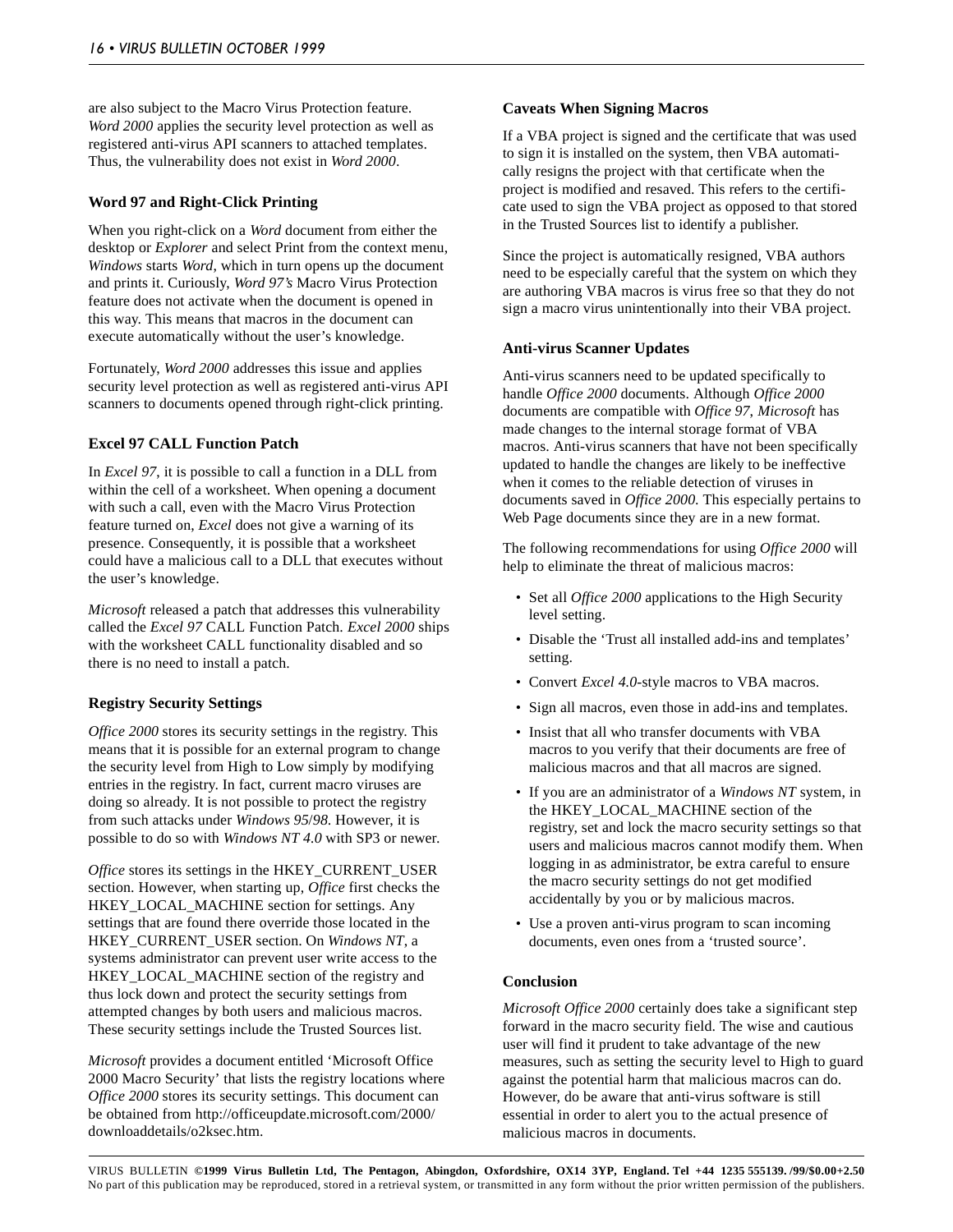## <span id="page-16-0"></span>FEATURE SERIES

## Macro Viruses – Part 2

*Dr Igor Muttik AVERT Labs, UK*

Most of the old macro viruses work under and were written for the *WinWord 6.0* macro language which is known as WordBasic. The commonness of the *Word 6.0* environment at the time enabled *WinWord* macro viruses to become widespread. WordBasic is based on the good old BASIC programming language but has many (hundreds) of extensions (for example to deal with documents: edit, replace string, obtain the name of current document, open new window, move cursor, etc.).

*WinWord 7.0* was included in *Office 95* and it also used WordBasic. The appearance of macro viruses forced *Microsoft* to release a version with some sort of protection. *WinWord 7.0a* was the first *MS* application to have the built-in anti-virus warning mechanism which is now present in almost all *Office* applications.

### **VBA3, VBA5, VBA6 and Excel Formulae**

*Excel 5.0* had a macro language called VBA3 (Visual Basic for Applications v.3). This was used as a prototype for VBA5 – the macro language for *Office 97* applications. VBA6 is the one used in *Office 2000*. For the list of new features and differences see *VB*, August 1999, p.13.

Old *Excel 4.0* had formula macros. They were kept for compatibility in all later *Excel* versions. There are also field viruses (e.g.XF/Paix) that use this macro language. Formula macros are written in an *Excel*-specific language that has nothing in common with either WordBasic or any VBA flavour and they live in the *Excel* spreadsheet's cells.

#### **Visual Basic for Applications**

In January 1997 *Microsoft* unveiled *Office 97* – it was a complete rewrite, no longer using WordBasic. In *Office 97* all applications use the same macro language – VBA5 (Visual Basic for Applications). *WinWord 8.0* (*WinWord* in *Office 97*) has an ability to convert (recompile) old macros into this new language. Many viruses can be recompiled this way resulting in completely different viruses (some of them non-viable as the convertor success rate was estimated by *Microsoft* at about 90%).

Further, *Microsoft* put some sort of detection of the most common viruses into the convertor to prevent their recompilation (so that, for example very common viruses like WM/Concept.A, WM/Wazzu.A and WM/Npad.A are not converted). Unfortunately, these precautions were not made in *Office 97* beta releases and several viruses were upconverted to the new format by the beta software.

Another feature of *Word 97* is that it produces a warning (like *WinWord 7.0a*) if somebody is trying to load a document containing macros. It displays a dialog box saying 'The document you are opening contains macros or customizations. Some macros may contain viruses that could harm your computer.' and presents three options:

- 1) Disable Macros (default)
- 2) Enable Macros
- 3) Do Not Open

This warning, however, can be turned off so that it will never appear again.

VBA5 is a far more complex language than WordBasic (in fact, it even includes WordBasic as a subset of its commands) and its data is stored in a file in a much more complex way. Macros written in VBA5/6 are represented in OLE2 files by two different entities – there is a compiled macro body and also compressed macro text (both are usually present in OLE2 files with macros). When macro text gets modified the macro body is recompiled from it.

Usually, both instances of a macro contain the same information (in simple terms, one is used by the VB editor, another by the VB interpreter). However, in the case of corruption this may be not true – for example, even if macro text is missing the compiled body could still be executed. Different scanners may choose to detect macro viruses in either form (compiled body or compressed text). This explains why different scanners may produce incoherent results on some corrupted samples (having, say, one form missing or damaged).

Under *Office 97* all major applications use the same macro language. That means cross-application viruses are possible (see *VB*, October 1998, p.9). What is more, files with PPT extensions (*PowerPoint 97*) can now have macros (which previous incarnations of *PowerPoint* did not have at all). Naturally, the first *PowerPoint* viruses appeared after *PowerPoint 97* had been released.

#### **Upconverting and Downconverting**

*Excel 97* has an ability to save spreadsheets in old *Excel 5.0* format (i.e. in VBA3). So viruses in VBA5 format can be 'downconverted' back to VBA3 format. It is even possible to have both VBA3 and VBA5 incarnations of macros in a single spreadsheet file, recognizable by both old and new *Excels*. Downconverted viruses can be upconverted again, resulting in exactly the same virus body. However, it is known that the virus' formatting (for example, spaces, tabs and empty lines) does change. This is why, in the proper identification of *Excel* viruses, these variable parts should be ignored.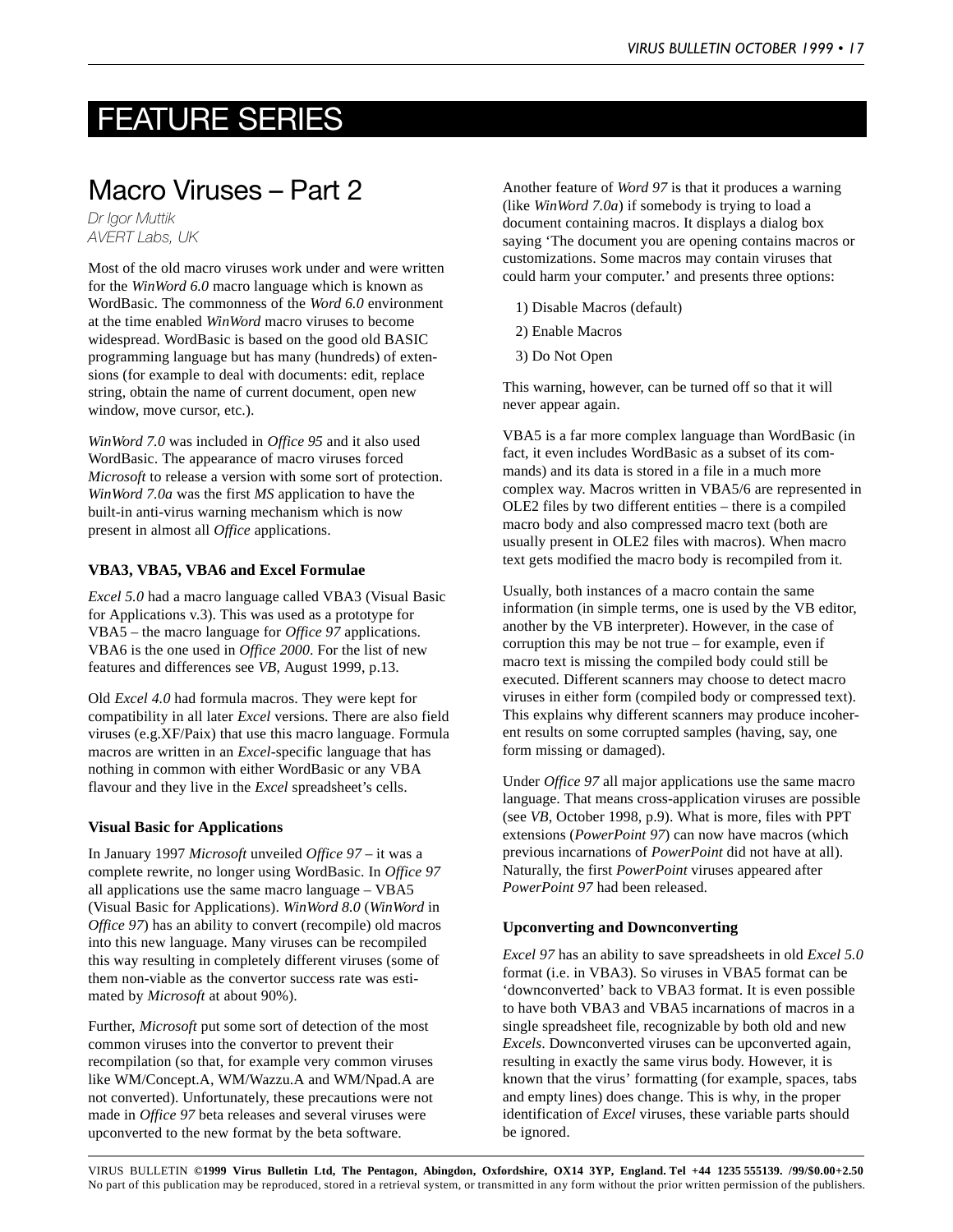Following the release of *Office 2000*, macros written for *Office 97* (VBA5) could be upconverted to *Office 2000* (VBA6) and downconverted back to *Office 97*. Any antivirus scanner should be capable of automatically dealing with all differences which appear as a result of multiple up/ down-conversions.

Many viruses do not survive this (the convertor adds an empty line for every downconversion which breaks most common viruses). However, even among broken viruses a scanner should be able to find and clean the non-viable, damaged viruses.

VBA6 macros do not differ much from VBA5 ones. In fact, VBA6 includes VBA5 as a subset. Macros written for *Office 97* usually work under *Office 2000* while the opposite is not always true (i.e. *Office 2000* is downwardly compatible with *Office 97*). Decent scanners are not able to distinguish between *Office 97* and *Office 2000* incarnations of the same virus, performing internal mapping to cover up/ down-conversions automatically.

## **Typical Life-cycle of a Macro Virus**

The life cycle of a great majority of *WinWord* macro viruses is as follows. A macro virus in a document which is being loaded gets control (for example via so-called auto macros, those which get executed automatically at certain moments; such macros are – AutoOpen, AutoClose, etc). The corresponding macro copies all the viral macros to the global template (NORMAL.DOT on a PC). NORMAL.DOT is used automatically when *WinWord* starts. It contains user settings (fonts, etc) and shortcuts (key redefinitions) and it can also contain macros.

If NORMAL.DOT contains the AutoExec macro it will be executed when *WinWord* is started. If NORMAL.DOT contains AutoClose it will be executed every time any document is closed.

Macro viruses do not necessarily have to infect the global template (NORMAL.DOT). Some infect files directly, searching for a victim on a disk and infecting it that way. WM/Snickers and WM/Ordo use the MRU list (mostrecently-used list at the bottom of the File menu usually consisting of four items) to get the names of files to infect. Others (like the W97M/Groov family and WM/Eraser) drop their own template in *WinWord's* template directory and may or may not also infect NORMAL.DOT. This additional template (if it is registered as an add-in) will work in exactly the same way as NORMAL.DOT and *WinWord* will pick it up automatically.

In many ways, *Excel* infectors are similar to *Word* infectors. However, instead of infecting NORMAL.DOT, viruses written for *Excel* usually drop a new startup file in the XLSTART folder. *Excel* automatically picks up such dropped files when it starts. The most common name is PERSONAL.XLS (which is *Excel's* default name for a startup file; Laroux.A uses it).

However, the name can be anything – Laroux.e uses PLDT.XLS. *Excel* does not bother to check the extension so many viruses drop a file with no extension like 'BOOK1.' (e.g. O97M/Tristate.A).

### **Auto Macros**

Most macro viruses operate using auto macros. *Word 6.0* had just a few of them (AutoOpen, AutoClose, AutoExec, AutoExit and AutoNew). VBA5/6 have many more. Apart from the old ones kept for compatibility, there are also 'event handlers' (Document\_Open, Document\_Close, Workbook\_Open, Workbook\_BeforeClose, etc.).

Event handlers should be put in special 'class' modules to be able to work (hence the name of the first W97M virus to use event handlers – W97M/Class). Event handlers exist only in VBA5/6 and are not present in VBA3 (*Excel 5.0*). That is why many *Excel 97* viruses (X97M/Hopper, for example) cannot be downconverted to *Excel 5.0* (following downconversion there are no modules in the file).

In fact, probably every single field virus makes use of the 'Auto' macros. Viruses which do not use them do exist but their chances of spreading are simply below the threshold that enables them to survive in the wild.

## **Menu Items Interception and Key Shortcuts**

It is easy to modify the functionality of any *Office* application by associating its menu item with a macro. For example, many viruses have the macro called FileSaveAs (in VBA it would be a function with the same name and it can be defined in any module). If this menu item is activated by a user it is the macro which gets control, pretending to be a real menu option while it copies additional viral macros to the destination file. Viruses can also remove and modify menu items (many remove the Tools/Macro item to make it impossible to check for the presence of viral macros) using the Tools/Customize functionality.

Macro viruses can attach a macro to a particular keyboard key. For example, WM/Gangsterz and WM/DLK1.a link their viral macros to frequently used keys (like space, 'e', 'a') and activate when this key is pressed. This is one of the ways macro viruses can avoid using auto-macros or menulinked macros to get control.

### **Polymorphic Macro Viruses**

There are many known polymorphic macro viruses in existence at the time of writing. A few examples include WM/FutureN, WM/Outlaw, WM/Slow, WM/Minimorph, W97M/Class.a and W97M/STP.

They all use *WinWord's* editing abilities to modify their own macros (like replace function) before copying them. This has the effect of making the virus body variable. Another approach to hiding parts of the virus is to use document variables which are stored in a file (for example,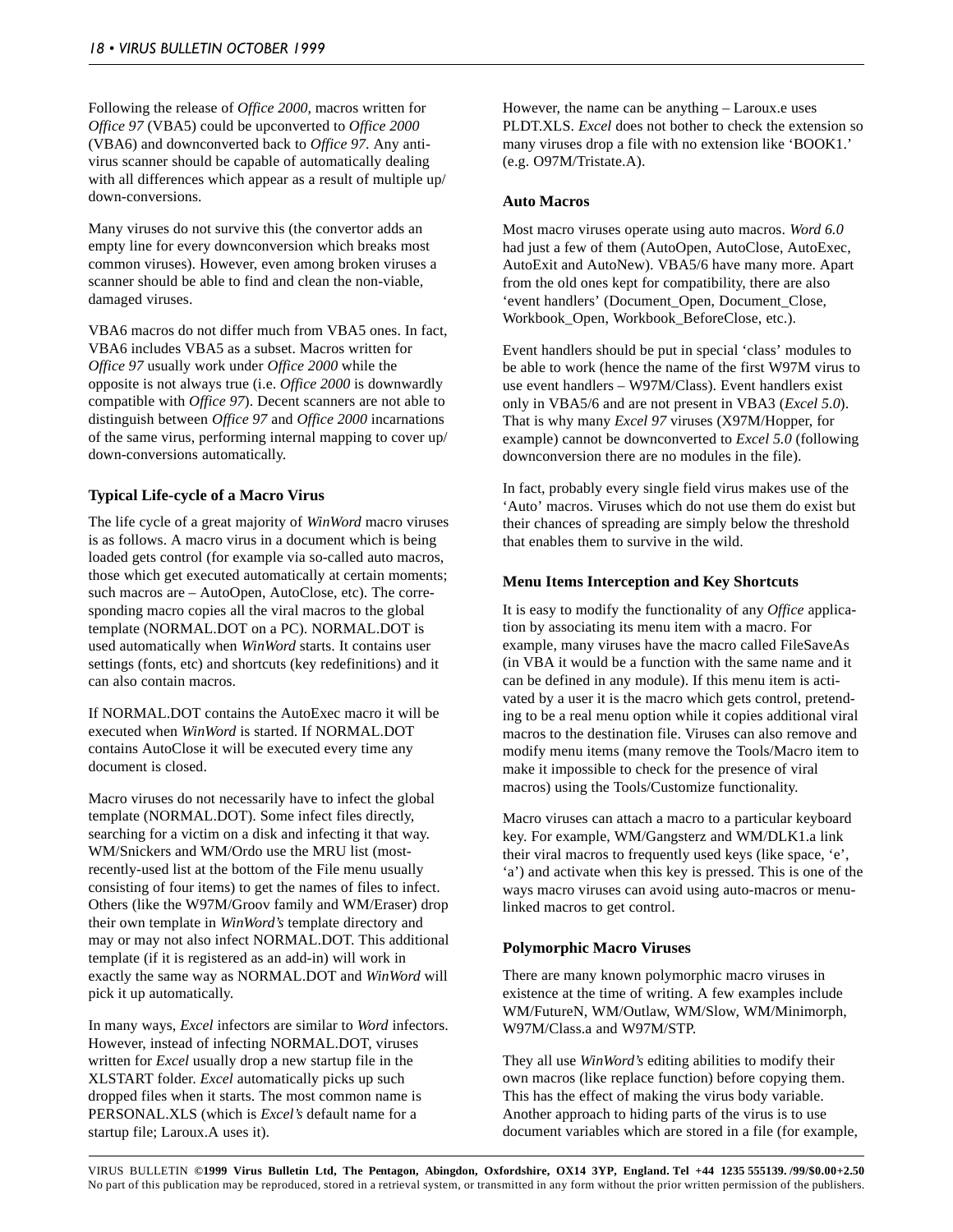a WordBasic program can assign a string variable A\$ and then save it in a file along with macros). Such variables can contain various bits and pieces of viral code/data which are used by viral macros.

### **Stealth and Encryption**

Stealth for macro viruses involves some measures to prevent the easy viewing of a virus' source code. Normally, the host program is capable of displaying the source code of any macro or module. To prevent easy viewing, some viruses remove the Tools/Macro, File/Templates/Organizer and Visual Basic Editor menu items. Some viruses present the user with artificial, empty dialog boxes instead of real ones or produce fake errors.

Macros can be encrypted. Encrypted macros are simply stored in scrambled form (however, note that the encryption of macros does not affect the text in a document – it still is easily readable). So, there are encrypted and not encrypted macro viruses. When an encrypted macro is shown in Tools/Macro the option to edit is not available. The encryption is easy to overcome – the key to decrypt macros is in the file, so it is not a problem to scan encrypted macros for viruses. Macro encryption is also called 'macros are read-only' because the macro editor does not allow the editing of encrypted macros.

Macros encrypted in *Word 6.0* cannot be converted to either *Office 97* or *Office 2000* because the latter insists on protection being enabled on modules' projects, not individual macros (under both applications several functions/ macros can be defined in one module).

*Office 97/2000* can also use 'read-only' macros (or, as *Office* puts it, 'lock project for viewing'). Such macros have a special flag set and cannot be edited in the Visual Basic Editor. Macros, however, are not actually encrypted in any way and macro bodies are easily accessible by any tool except the built-in macro editor.

### **Password Protection**

Entire *WinWord 6.0/7.0* documents can be passwordprotected. This means that the whole file is scrambled and access to the text and macros is not possible without deciphering the file. The password is needed to access the macros and check them for viruses. However, the protection is weak and there are many shareware and freeware *WinWord* password crackers around. Many contemporary scanners are able to do on-the-fly cracking of password protected documents to check them for viruses.

Under *Office 97/2000* macros are not password-protected so scanning for viruses is not only possible but easy, even when the text is protected by a password. Repair, however, might be difficult as the area protected by the password may contain references to viral macro bodies. Furthermore, encryption in *Office 97/2000* is far more advanced and cannot be cracked on-the-fly.

### **Corruptions and Manual Editions**

*WinWord 6.0* has buggy routines that are responsible for macro copying. As was discovered by the author, any I/O error during macro copying produces unpredicted results on the destination macro. For example, if macro virus was in a document on a floppy disk and the disk was removed when the macro copying was being performed, parts of the written copy will be corrupted without any warnings.

In fact, there are about 200 different variants of WM/Npad around and all of them (except the original virus) are the result of the natural corruption described above. Between 1997 and 1998 this natural corruption was the main source of macro viruses because many of them are able to replicate even if they are seriously corrupted (the WordBasic statement 'On Error Goto Next' helps a lot).

In *Office 97* corruptions are very rare so they are not responsible for creating new viruses. However, the availability of the Visual Basic Editor (say, via Alt+F11) makes it very easy to modify the source of any virus manually (if it is not a 'read-only' macro). Users' modifications to field viruses are the most common source of new variants because the vast majority of manual modifications are perfectly able to travel even when the user is attempting to 'disable' the virus.

#### **Remnants**

Some macro viruses have just one macro (like WM/Wazzu, W97M/Ethan, WM/MDMA). However, many macro viruses consist of multiple macros (for example, WM/Rapi, WM/Concept and W97M/Aleja). It could and does happen that some of the macros belonging to a virus go missing.

This might happen because somebody deleted alien macros using the Tools/Macro/Delete command or some sloppy anti-virus tool that did not perform the disinfection correctly or because *WinWord* hung in the middle of the macro copying operation. Whatever the reason, we get a document with the remnants of the original macro virus. Remnants occur very frequently in *Word 6.0* viruses.

In most cases, remnants no longer constitute a viable virus because some part of the original is missing. However, in some cases remnants can still be viral. Say, WM/DZT has two macros (AutoOpen, FileSaveAs in documents) – what is left can replicate if either of the two is missing.

Under *Office 97/2000* remnants are rare. The reason is that VBA5/VBA6 allows several functions (like AutoOpen) and event handlers (like Document\_Close) to be present in one single module. So, there is no necessity for a virus writer to place a virus in more than one module. *Office 97* viruses spanning several modules do exist but they are rare. That is why viable remnants of native W97M and X97M viruses have yet to be reported.

[*Next month's final instalment covers mating, devolving, naming and prevalence. Ed.*]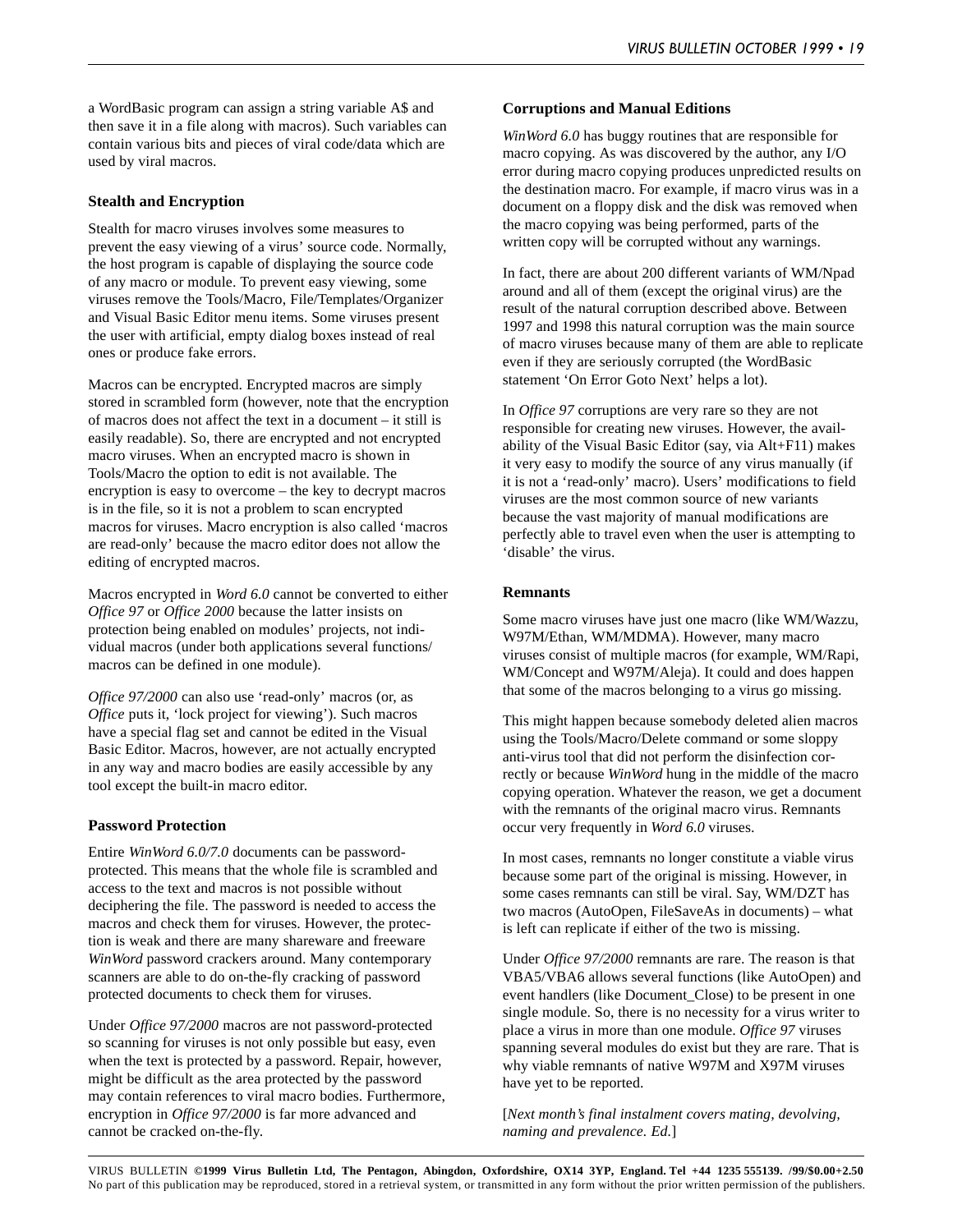# <span id="page-19-0"></span>PRODUCT REVIEW

## RAV v7.0 for Windows 98

*Martyn Perry*

This is the first time I have had the opportunity to review the anti-virus product from the developers at the Romanian *GeCAD* – 'Romanian Anti-Virus', *RAV*. A regular participant in the *VB* Comparative Reviews, this is the first look at the freshly revamped *RAV 7* – will it be a good experience?

*RAV 7's* licence covers the installation of the software on a single PC, with the dispensation to have a copy on a separate, portable PC or home computer. The software may be installed on a network provided that it is only used by the specific licensee. However, separate licence packs can be obtained to increase the usage entitlement.

The product is serialized both with a five digit code that is printed on the outer packaging and registration form and with a 16-character code printed on the licence certificate. This is used as part of the registration process.

## **Presentation and Installation**

The product is supplied on CD, which autoloads directly into the installation program. The first dialog prompts to choose language – English or Romanian. Choosing



English produces the 'Welcome' screen. The next click presents the Licence Agreement, which is followed by the choice of installation, either Quick Setup (recommended) or Custom Setup (for advanced users). It would have been instructive to give the installer a summary of the advanced options available – there is certainly room on the screen.

The initial installation used the 'Quick Setup' option. This moves to the next screen which chooses the installation folder (the default is C:\Program Files\GeCAD\RAV7 Desktop). This is followed by naming the group for the program (default being RAV7 Desktop). The next step allows for a recheck of the selections before beginning the file copy process. When this has completed, the final screen gives the option to scan all fixed drives after restart. This was left deselected to allow control of the scan process.

After restarting, if the 'RAV Monitor' option is selected from the task bar, the first screen prompts for registration. The product has a default evaluation period of 30 days, but the 16-character code can now be used to register the software as a full licence.

If the Custom Setup is selected, then there are additional configuration options. Firstly, an option to install a DOS version of the scanner – essential for dealing with viruses which cannot be cleaned from within *Windows*. Other options provide links to enable easy access to *RAV 7*, for example with shortcuts on the desktop and Start menu, or the use of shell extensions.

Finally, there is an option to start the real-time monitor by default at each *Windows* startup. If this option is enabled, the installation screen finally prompts for a restart of *Windows*. If the installation is not configured to start the real-time scanner, then a restart is not prompted for at the completion of the installation.

The CD contains a number of folders, which give options such as the ability to create a floppy disk set for deployment. Within the DOCS folder there are folders for English and Romanian language sets. The English documentation is available in HTML format, making it readable in *Windows 98* without additional file readers being required.

A hard-copy of the documentation is also shipped as part of the *RAV* package – something that is often missing from other products. Electronic documentation certainly has its advantages, but there is no doubt that, at times, referring to a manual is vastly preferable. The manual is concise and well presented, and, where appropriate, is adorned with the relevant screen shots.

## **RAV 7 for Windows 98**

The main screen provides access to all the menu selections. The various scan objects along with required actions can be incorporated into a 'Job'. This Job can be created, edited and saved as part of the main application. The Job files have the extension .RJB. However, during testing a problem was noticed if when saving a new Job, the RJB extension was not entered. In such a case, a fatal exception was observed – a minor niggle for the developers to correct.

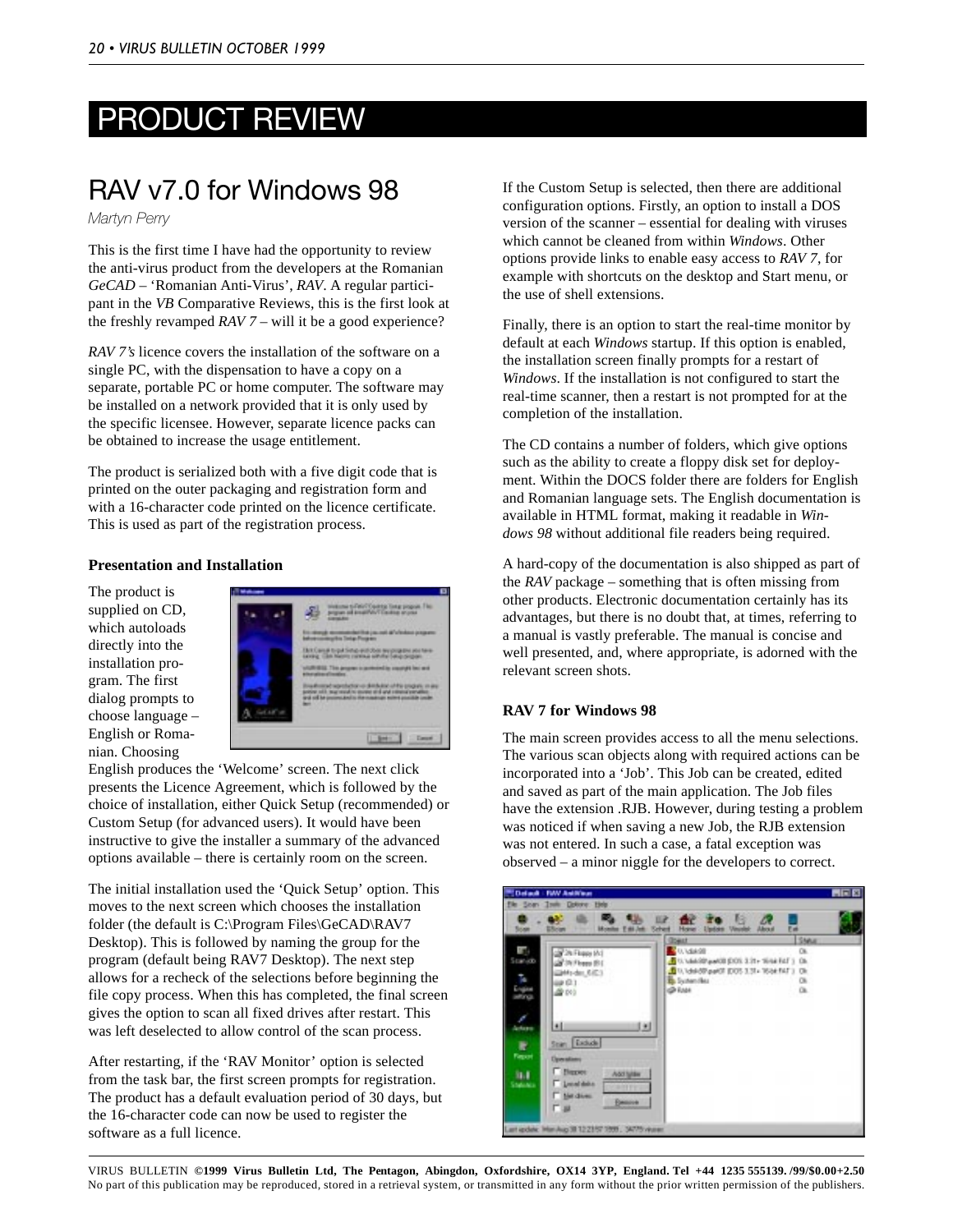The scanner can have specific drives and directories for scanning. In addition, an exclusion list can be created to prevent certain areas being scanned. This I found useful while loading some of the clean test samples without having to wait for them to be scanned.

*RAV 7* offers three levels of scanning – Safe mode, with heuristic scanning deactivated; Standard mode, with minimum heuristic analysis for unknown virus detection; Adaptive mode, with the highest level of heuristic analysis.

### **Manual/On-demand Scan**

Setting up the scan engine involves selecting the heuristic level, choosing whether to unpack compressed executables and whether to scan inside archive files. When determining which files to scan, the choice includes: all files, typical extensions or custom extensions. In the case of both the typical and custom extension lists, there is the ability to edit the default entries.

The default set of file extensions to include in a scan are: 386, ARJ, BAT, BIN, BOO, COM, DO?, DLL, DRV, EXE, GZ, HT\*, IMG, JS, LHA, LZH, MDB, OVL, OVR, POT, PPT, PRG, RAR, SAM, SCR, TAR, TD0, VBS, VXD, XL\* and ZIP.

The actions one can take on detecting a virus are grouped depending on the nature of the infection. With 'Infected' objects one can Clean, Ignore, Rename, or Delete. With 'Suspicious' objects the options are to Copy to Quarantine, Ignore, Rename, Delete or Validate. Finally, 'Infected and Uncleaned' objects allow the user to Copy to Quarantine, Ignore, Rename or Delete. These actions can be set to activate automatically or to wait until the first occurrence for manual intervention.

### **Real-time Scan**

This facility is provided by 'RAV Monitor'. Normally, this is included at startup and remains running the whole time the PC is in use. If it is necessary to stop the monitor temporarily, then a



right click on the *RAV* icon in the system tray gives access to the options which include 'disable monitor'.

The actions available for on-access scan again apply to the three categories of object mentioned above. For 'Infected' objects, the options are to Block, Clean or Ignore, while for 'Suspicious' objects one can Block or Ignore. The same two options are available in the case of 'Infected and Uncleaned' objects. In this case, Block is used instead of Copy to Quarantine. This is to deny access by applications to the infected files, hence limiting potential viral spread.

As is customary, a log file for infected or suspicious files can be created to record the monitor's activity. The default file is …\GeCAD\RAV7 Desktop\RAV7MON.TXT.

#### **Scheduled Scan**

Scheduled scans make use of the Job files by scheduling their start time and repetition rate. A one-off scheduled scan can have its start time and date selected. However, if one is running a scheduled scan on a daily basis, the interval between each run can be defined. The day of the week is selectable for weekly scans and finally, for monthly scans, the month together with the date or the occurrence of a day within the month can be chosen.

The scheduler can be configured to run other tasks. These include Run Live Update and Run Custom Task. The former can be used to download updates from a *RAV* Advanced Server that has been updated with the latest virus signatures from the *RAV* Web site. Alternatively, the Run Custom Task option looks for a program file or batch file to execute. This can be used to schedule backups or other data administration activities.

### **Administration**

While many anti-virus products currently on the market have a quarantine folder to store infected or suspicious files, *RAV* goes a step further by allowing manual modification of the quarantine list. A file can be added either by physically moving it to the quarantine folder, or by placing a link to it there, leaving the original file unmoved. This is useful as it saves having to move key system or program files which may impact applications. Files can be removed from the quarantine folder in the situation where they have been incorrectly identified by the heuristic engine as infected, when in fact they are not.

Another option is to mark files in the quarantine folder for shipping to *GeCAD*. This leads to the further options of either using HTTP transfer via the Internet, attaching files to an email or copying the files to a floppy. The problem with this is that if an attempt is made to copy to a writeprotected floppy, there is no checking that the media can be written to. This is compounded by the fact that the status in the quarantine directory changes even though no file transfer has occurred.

#### **Web Presence and Support**

The *RAV* Web site is well-organized with a combination of facilities that users have come to expect. On the commercial side, there is a profile of the Romanian company, its products and its software services, including consultancy and software installation, as well as the facility to purchase the software on-line.

On the technical side, there is a good section on virus information which not only applies to the local Romanian market but has general relevance. This information supple-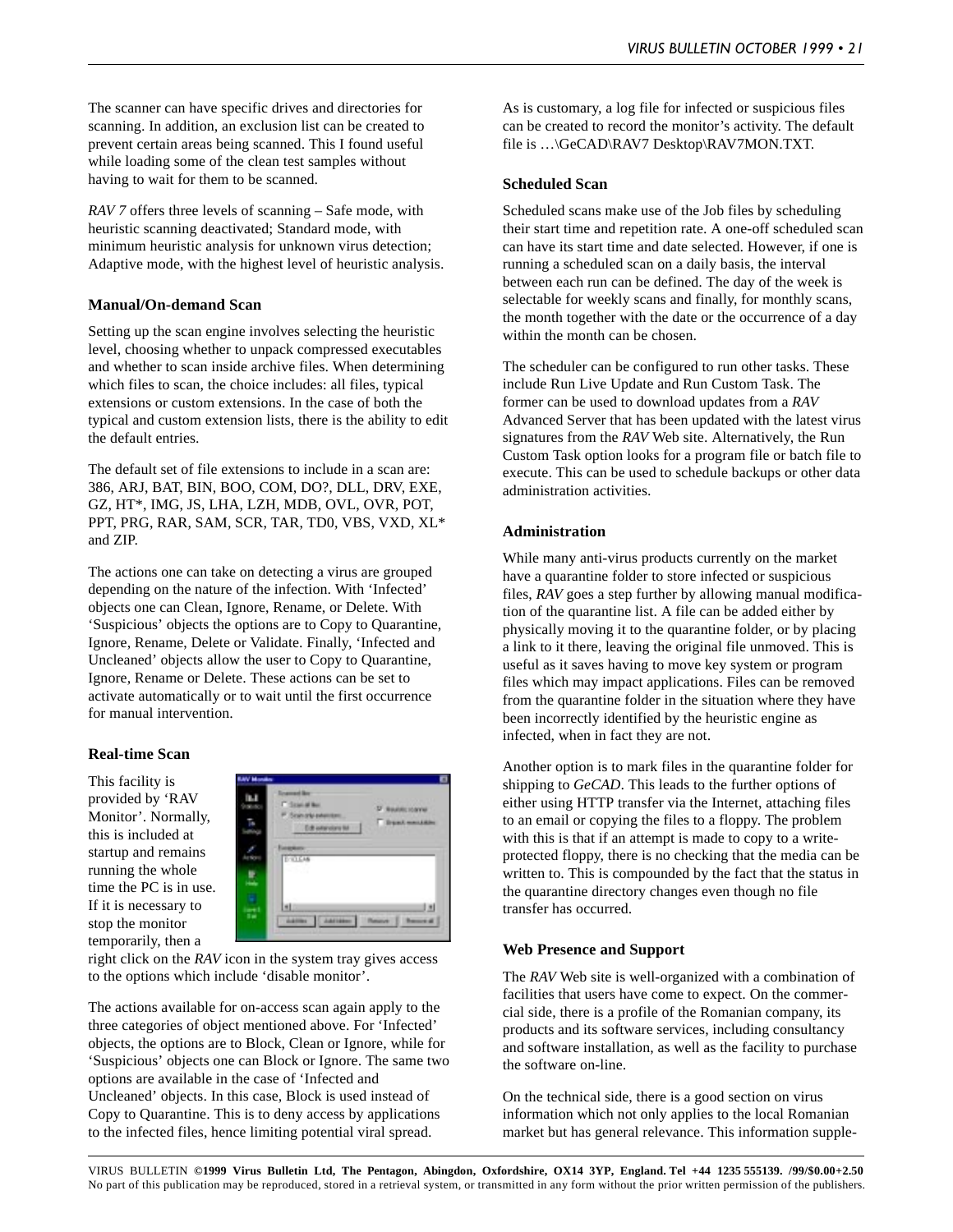ments the virus description list which is available with the product itself. An email facility allows problems to be sent to *RAV* tech support and a download facility dispenses products and virus signature updates which can be linked to the live update wizard.

### **Updates**

The version tested for this review was 7.2.357.5.1057. *GeCAD* includes an update wizard in *RAV* called Live Update. This can source updates from an Internet connec-



tion, *NT* Server connection hosting *RAV* Advanced Server or from a floppy or email update.

### **On-demand Scan Rates**

To measure the extra work performed in detecting a virus, a diskette comprising 26 EXE and 17 COM files was scanned. The scan was repeated with the files infected with Natas.4744 virus. During the test it became clear that while scanning floppy disks, it was necessary to select the scan option twice to get the screen to update with the virus infection warning dialog. If the floppy was removed, and the next floppy inserted, this worked correctly. The overhead in scanning the floppy containing the infected files was approximately 24%.

The hard disk scanning rates were then investigated for each level of heuristics – firstly, using a set of 5,500 clean files, and then using a set of OLE2 files. The scan results are summarised in the graph below. The settings used were Scan All Files in the clean folder, Unpack Executables and Scan Inside Archives. The time between the quickest and the slowest made only about 1.5% difference to the meas-

ured overhead, leading the reviewer to question exactly what differences actually exist between the levels of heuristics offered by *RAV* – genuine functionality or mere window dressing?

Consultation with the developers at *GeCAD* identified why the different levels of heuristics make little difference in terms of scanning speed and overhead. Whatever the setting, the heuristic engine collects a particular set of flags. The heuristic engine's settings are only relevant when it comes to computing the probability factor from these flags.

Against the executable clean set, two false positives were registered throughout both the heuristics modes – obviously the probability factor was beyond the 'suspicious' threshold in the least paranoid heuristics setting.

### **Detection Rates**

The scanner was checked using the standard *Virus Bulletin* test-sets. Importantly, the ItW set was aligned to a June 1999 WildList.

Initially, the tests were conducted using the default list of file extensions supplied with the scanner. The option to delete infected files was selected. The residual file count was then used to determine the detection rate (verified by cross-checking against the scan log). It appears that the scanner does not handle files with the read-only attribute set very well. Upon detecting an infection, instead of deleting the scanned item, it reports that it is copying it (to the quarantine folder). However, only the file name is created in the quarantine folder – the infected file remains *in situ*. When the read-only attribute was removed from the test-set files, the scanner handled the infections correctly. Such problems originate from the way in which *RAV* handles delete or rename operations compared to the disinfect operation. The latter is handled internally by the virus engine – indeed, brief tests verified that *RAV* successfully initiated disinfection of infected read-only files (the success or not of the disinfection process itself was not assessed). However, both the rename or delete operations are left to the user in the current product version.

As would be expected for any quality anti-virus product given that the tests were performed against a June 1999 WildList, detection of viruses in the ItW boot and file testsets was 100%. In the Polymorphic tests *RAV* only missed three out of the 174 samples of ACG.A. Elsewhere, only one sample was missed from the other sets, namely an executable file infected with AIDS-II. The complete detection of all the samples in the Macro test-set was due

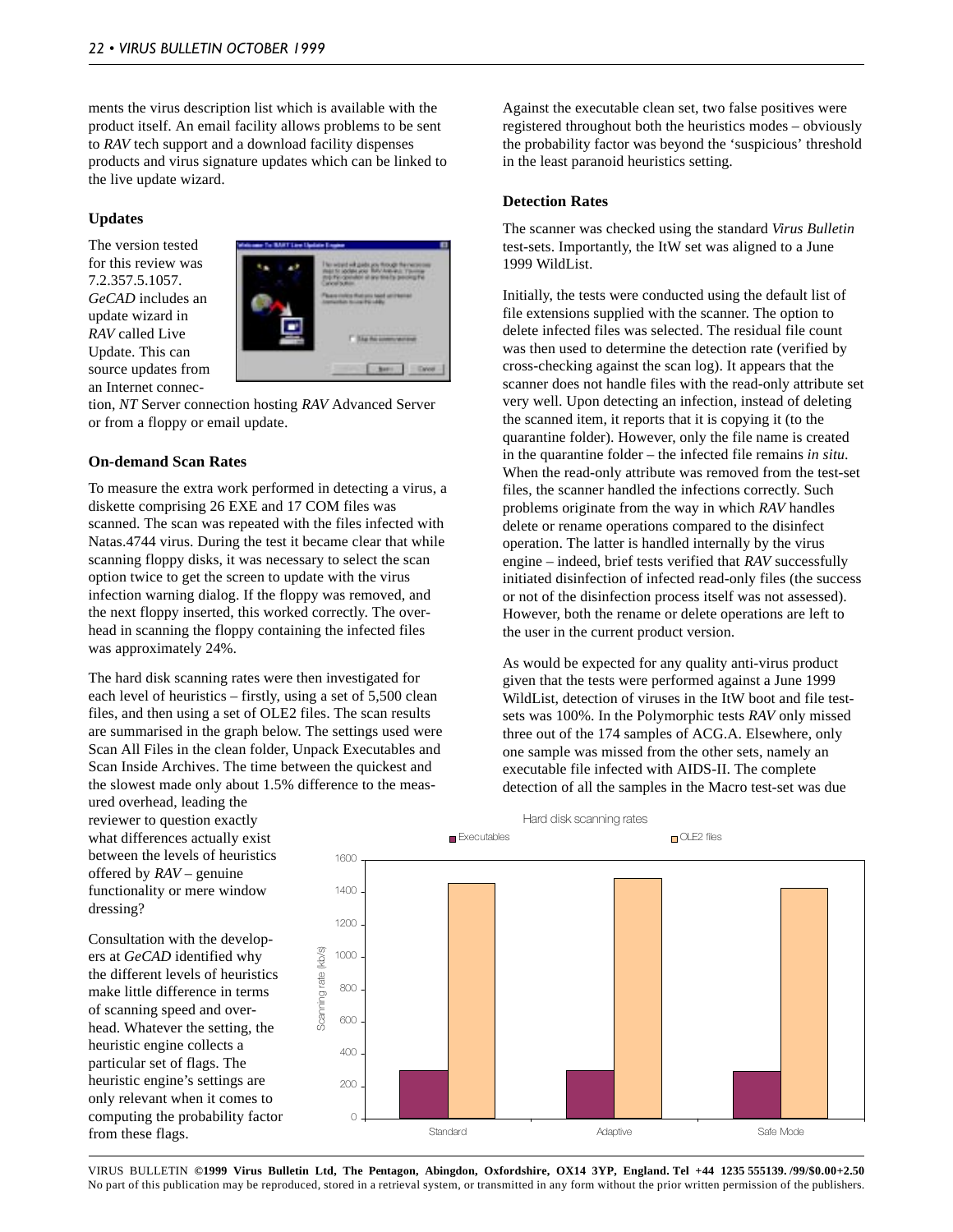partly to *RAV's* heuristics, which managed to flag 13 of the samples as suspicious. These included the A and C variants of W97M/Carrier, W97M/Boom.A and the recently introduced W97M/Flitnic.

It should be noted that the high detection rates observed here are only what should be expected from any quality anti-virus product, and are not be taken complacently. The *VB* standalone reviews are concerned with general features of the overall product, not simply the detection rates – this is an area best left to the regular comparative reviews.

#### **Real-time Scanning Overhead**

To determine the impact of the scanner on the Workstation when it is running, the following test was executed. The basis of the test was to time the following activity: 200 files totalling 23 MB (a mixture of DOC, DOT, XLS, XLT, XLA, EXE and COM files to reflect typical file types being moved) were copied from one folder to another using XCOPY. For the tests where the overhead was measured whilst an additional manual scan was performed, the folders used for the source and target files were excluded from this manual scan, so as to avoid the risk of a file being scanned while waiting to be copied.

The default setting of Maximum Boost for Foreground Application was used for consistency in all cases. The test PC was disconnected from the network throughout the tests, and the final results were averaged from ten iterations of the copying procedure.

The configurations used for the tests were as follows:

- Program not loaded: establishes the baseline time for copying the files on the PC.
- Program unloaded: run after the PC tests to check how well the PC is returned to its former state.
- Program installed, monitor off: tests the impact of the application in its quiescent state.
- Program installed, monitor on, heuristics off: shows the impact of having the monitor running but not using the heuristic tests.
- Program installed, monitor on, heuristics on: shows the impact of having the heuristic tests running.
- Program installed, monitor on, heuristics on, scanner running: tests the impact of the application scanning files when running a separate scan on the PC.

As can be seen from the graph presented, only a slight overhead is imposed with the program loaded, but in a quiescent state. The overhead measured with the monitor on increased as expected when the heuristics (set to 'standard' mode) were initiated, to a little over 150%. Running the onaccess and on-demand scanners simultaneously resulted in a large overhead of approximately 350%, again as expected. The overheads observed during testing are in line with those seen with other *Windows 98* anti-virus products during recent tests (see, for example, the May issue, p.20).



#### **Summary**

On the whole *RAV 7* did its job effectively, the program is simple to use and it delivers high detection rates. The overhaul the product has received since the *RAV 6* days was long overdue, and it is nice to see that as well as changes to the engine, the developers have also significantly improved the GUI, which was becoming a little dated.

*RAV 7* comes packaged in a relatively small shroud of marketing hyperbole. One particular comment on the box which drew attention to itself was as follows 'Over 80,000 lines of carefully written C, C++ and ASM code to guard your work'. An easier means for *VB* to test and compare products might be simply to compare the code lengths?!

The few operational problems that were encountered during testing, though relatively minor, really should not be occurring. The poor handling of infected files with the readonly attribute is the main gripe – an issue which is currently being resolved by the *GeCAD* developers. The other area of concern is with the handling of floppy disks, whether it be scanning, write-protect media checking or the apparent copying of files from the quarantine directory. All of these issues should be easily resolved by the use of even more carefully written code!

Putting the minor moans to one side, my overall first impression is that this could be a product worthy of a much wider audience.

#### **Technical Details**

**Product:** *RAV v.7.0* (30/08/99)

**Developer:** GeCAD srl, Gheorghe Patrascu Str, bl PM 53 ap 8, Bucharest, Romania. Tel +4 01 6476309, Fax +4 01 3248409, email office@gecadsoftware.com, WWW http://www.gecadsoftware.com/.

Price: \$29 – electronic version, \$52 – full boxed product.

**Hardware Used:** Workstation: *Compaq* Prolinea 590, 80 MB of RAM, 2 GB hard disk, running *Windows 98.*

**[1]Virus Test-sets:** Complete listings of the test-sets used are at http://www.virusbtn.com/Comparatives/NT/199909/test\_sets.html.